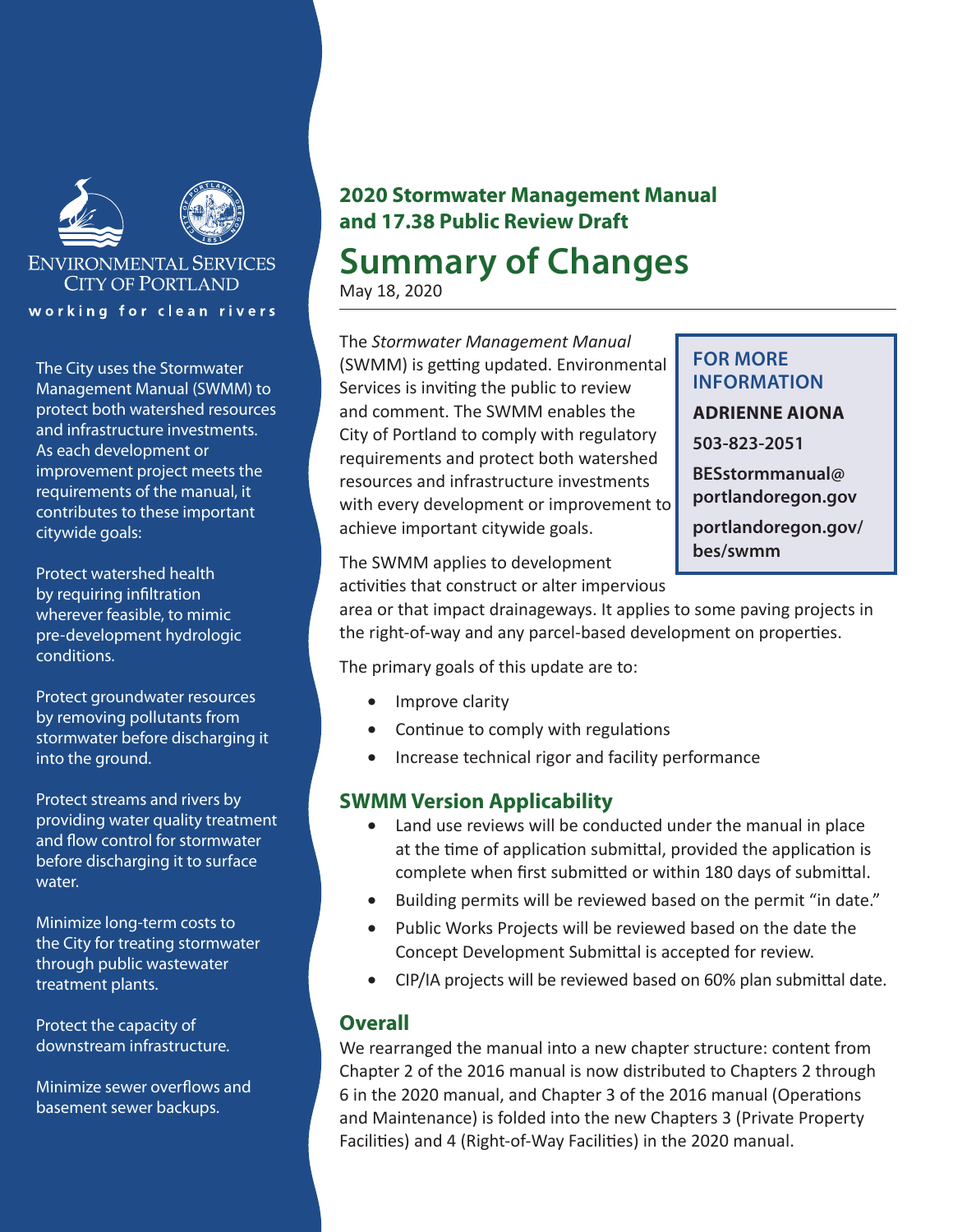# **Summary of Changes:** *2020 Stormwater Management Manual* **and 17.38 Public Review Draft**

# **Chapter 1: Requirements and Policies**

Chapter 1 contains the requirements and policies for the SWMM. The topics covered in Chapter 1 have not changed substantially between the 2016 SWMM and this version. Other changes to this chapter are described below.

# **1.2 Applicability**

### **1.2.1: Development Activities–Sidewalk, ADA and Safety Projects**

**What:** Removed the exemption for sidewalk, ADA ,and safety-only projects.

**Why:** To remove confusion around stormwater applicability and better align with regulatory requirements.

**Who will this impact:** Some projects in the right-of-way (ROW) and on private property will now trigger stormwater requirements when they were previously exempt (primarily sidewalk infill and larger ADA retrofit projects). Many of these projects will now be exempt under the new definition of pavement maintenance.

#### **Pavement Maintenance**

**What:** Changed the definition of pavement maintenance to allow the exposure of underlying gravel.

**Why:** To allow maintenance of concrete and maintain alignment with environmental permit requirements.

**Who will this impact:** More pavement maintenance activities will be possible without triggering SWMM requirements.

# **Projects in the Right-of-Way with an Existing Curb**

**What:** The existence of a curb will no longer be used as a factor to determine whether stormwater improvements in the ROW must be constructed.

**Why:** To improve equity, better align with environmental permit requirements, and ensure all requirements are written in the SWMM.

**Who will this impact:** Projects in the ROW where there is an existing curb will now be required to provide stormwater management according to the same applicability criteria that apply to all other aspects of a project (e.g. new or replaced pavement).

# **Vertical Construction**

**What:** SWMM applicability related to vertical building expansion is being narrowed so that vertical additions within an existing building footprint (e.g., adding penthouse units or new stories) with an area of less than 10,000 square feet are now exempt.

**Why:** To improve implementation and clarify when vertical construction projects are exempt from SWMM requirements.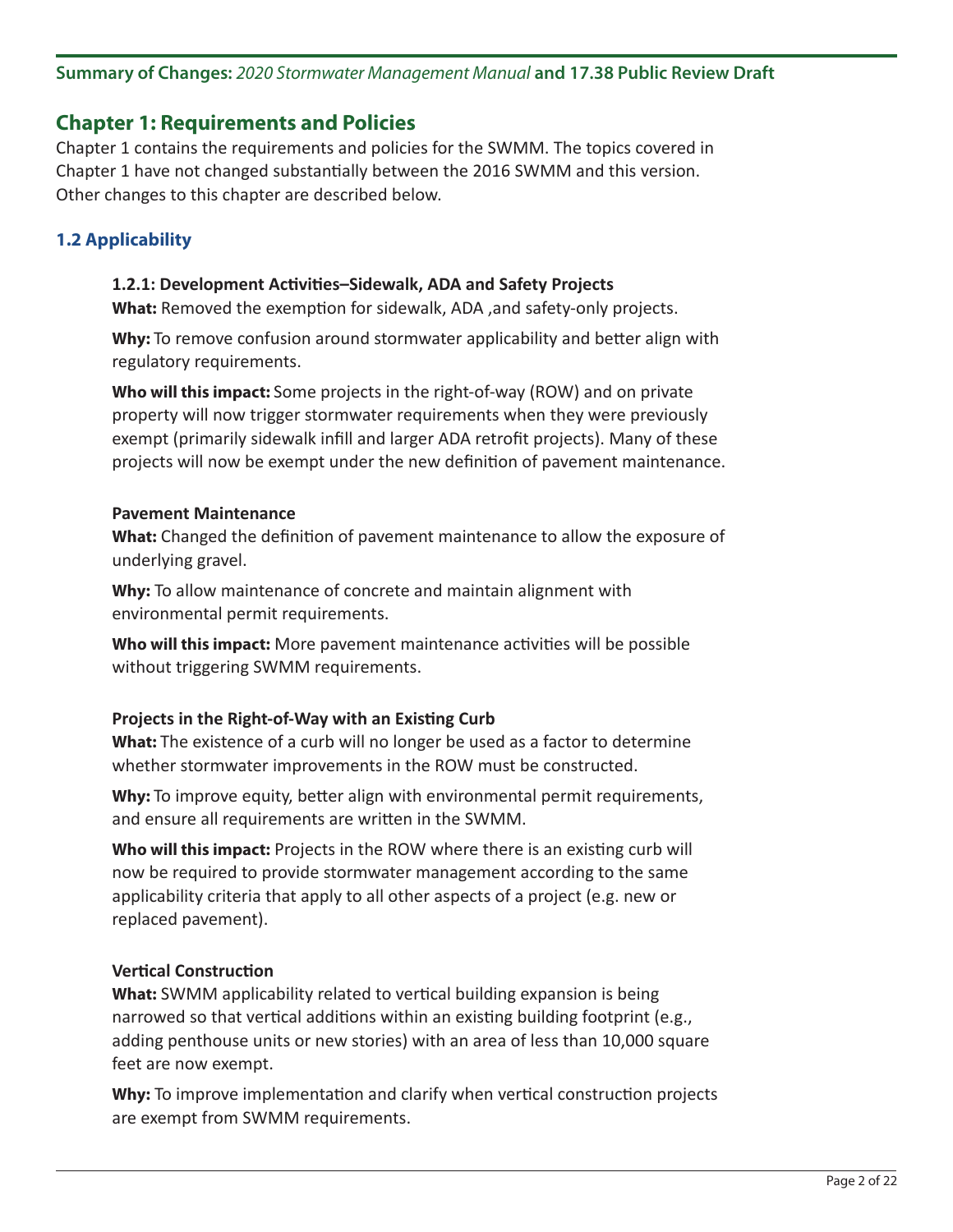**Who will this impact:** More projects will be able to add a dormer or a partial new story without triggering SWMM requirements. Large projects that are increasing square footage of building space significantly will still trigger stormwater management requirements.

# **1.2.2: New Connections or Routes of Conveyance**

**What:** Specified that this trigger applies to catchments that are 500 square feet or greater.

**Why:** To set a specific threshold for applicability.

# **1.2.3: Landscaping Nonconforming Upgrades**

**What:** Specifying that this trigger applies to catchments that are 500 square feet or greater. Changed the title of this section to better align with zoning code language.

Why: To set a specific threshold for applicability and improve clarity.

# **1.2.4: Stormwater Retrofits**

**What:** Clarified applicability of the SWMM to stormwater retrofit projects by defining three types of retrofits: City-required retrofits, state or federal agency required retrofits, or owner-initiated retrofits.

**Why:** To align retrofit types and drivers with applicability of SWMM requirements. City required retrofits must comply with the full SWMM requirements, retrofits required by other agencies only need to meet the SWMM's O&M requirements, and owner-initiated retrofits are not required to meet SWMM requirements.

**Who will this impact:** Existing projects that retrofit to include new or additional stormwater management.

# **1.2.5: Port of Portland**

**What:** Added more detail about when the SWMM applies to Port properties and when it does not.

**Why:** To directly state the applicability of the SWMM to projects on Port property.

# **1.2.6: Applicability to City Projects**

**What:** Minor changes to this section including specifying that City projects that propose activities described in the applicability section are required to meet the full requirements of the SWMM.

**Why:** To more thoroughly describe which City projects must meet the specific requirements of the SWMM and which have more flexibility.

**Who will this impact:** City of Portland led projects that trigger SWMM requirements.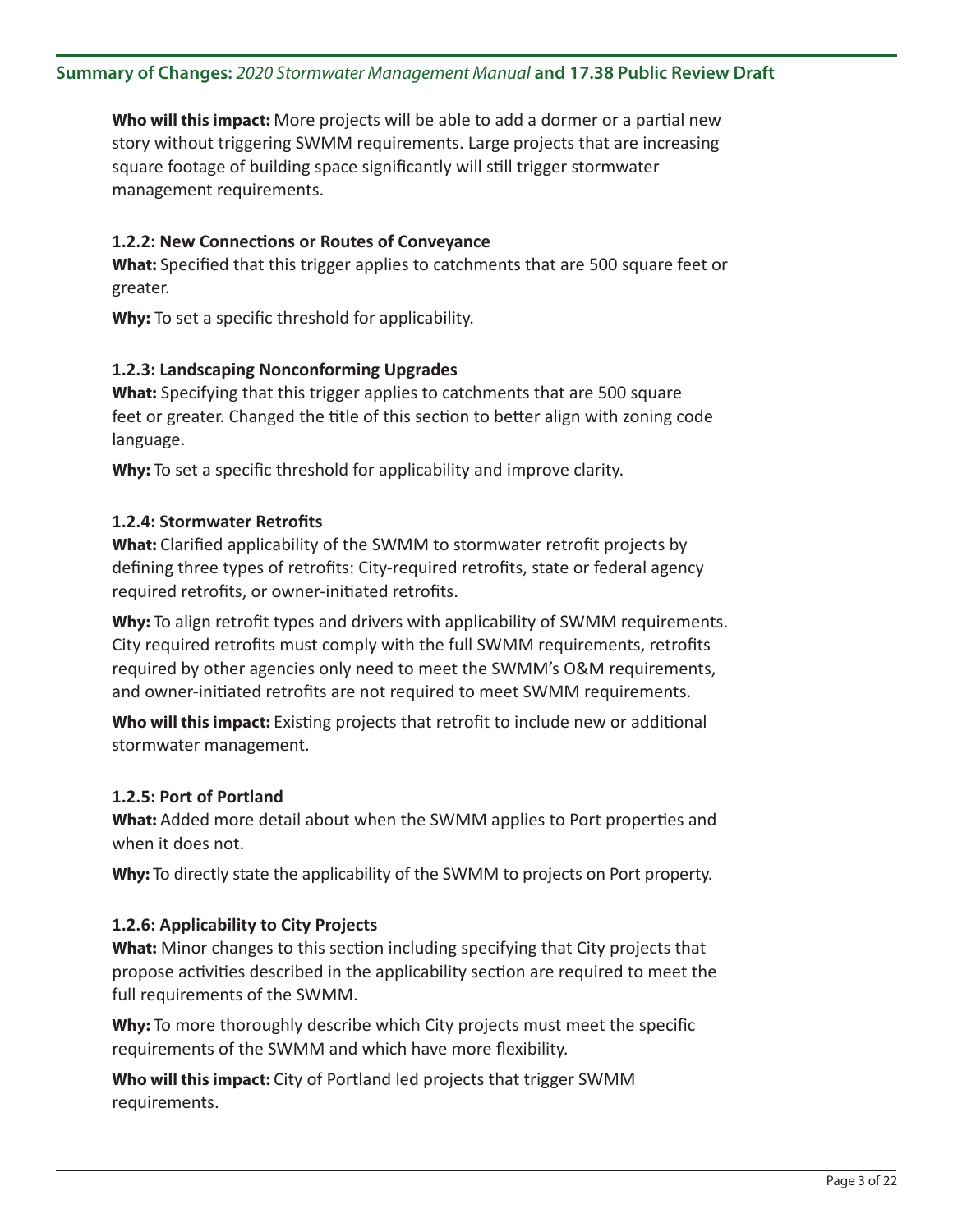# **1.3 Stormwater Management Requirements**

#### **1.3.1: Onsite stormwater management required**

**What:** Highlighted the requirement to provide onsite stormwater management to users.

**Why:** To create a specific section for this requirement rather than including it with other information.

# **1.3.2: Facility Selection: Vegetation and Infiltration**

**What:** Outlined Environmental Services' preference for vegetated and infiltration facilities. Moved this to a stand-alone requirement instead of keeping it embedded in the infiltration and discharge hierarchy.

**Why:** To separate out facility type selection from receiving system identification because they are distinct decisions. Environmental Services' commitment to infiltration and vegetated facilities is maintained.

**Who will this impact:** Minimal impact is anticipated because onsite infiltration and vegetated facilities are still preferred.

#### **1.3.3: Infiltration and Discharge Hierarchy**

**What:** Changed the infiltration and discharge hierarchy to focus on the receiving system.

- Removed the term impervious area reduction technique as a category in the hierarchy.
- Merged category 1 (onsite infiltration with vegetated facilities) with category 2 (onsite infiltration with subsurface infiltration facilities, UICs).
- Removed discussion of facility type selection from the hierarchy.
- Changed the term used in the hierarchy from "categories" to "levels" to minimize confusion between manual versions.

**Why:** This change in the organization of the language better acknowledges that the receiving system drives facility selection and that onsite infiltration is the highest priority for Environmental Services.

**Who will this impact:** The policies have not changed, and therefore no new impacts are anticipated.

# **1.3.4: Level 1: Infiltration Requirements**

**What:** Combined hierarchy categories 1 (onsite infiltration with a vegetated infiltration facility) and 2 (onsite infiltration to a subsurface infiltration facility, UICs) into the new level 1.

**Why:** To align projects with onsite infiltration into one level.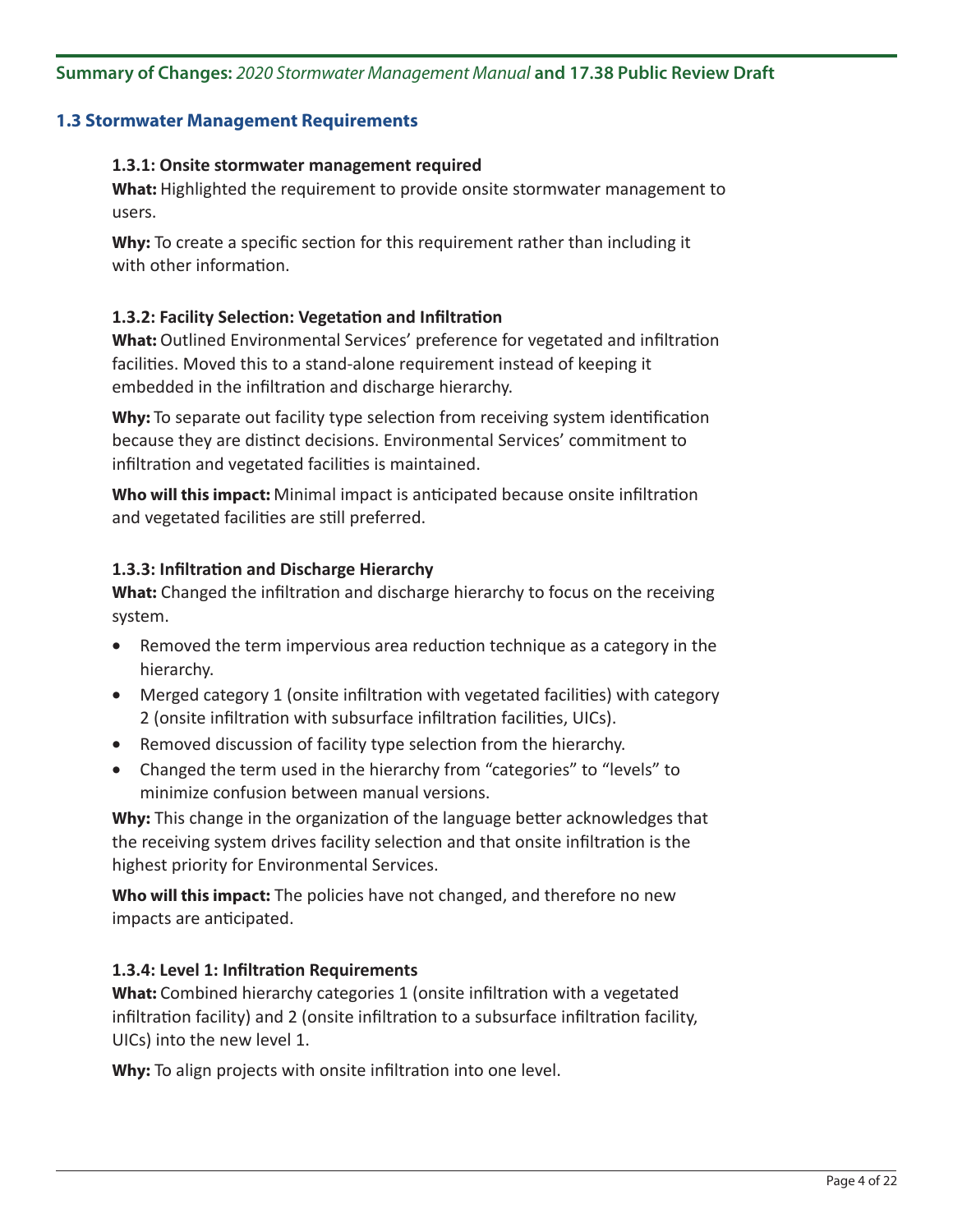# **1.3.5: Level 2: Separated Storm System Requirements Water quality design storm**

**What:** Increased the water quality design storm to 1.61 inches.

**Why:** To continue to meet State environmental permit requirements.

**Who will this impact:** Projects that are constructing flow-through vegetated facilities for water quality treatment only (including facilities designed using the PAC). The water quality storm for rate-based facilities is not changing.

# **Flow Control Requirements**

**What:** Changed flow control requirements for discharge to surface water bodies to limit one-half of the 2-year post-development peak runoff rate to one-half of the 2-year pre-development peak rate. Applied additional exceptions for flow control for certain situations specified in Chapter 2.

**Why:** To increase performance of flow control facilities by requiring more orifice control and to update requirements to facilitate that change.

**Who will this impact:** Projects in the MS4 area that are required to meet flow control requirements.

# **1.3.5: Level 3: Combined Sewer System Requirements**

**What:** Provided additional clarity on Environmental Services' preference to avoid construction of lined facilities in the ROW, in the combined sewer area, when there isn't a local system need.

**Why:** To match bureau policy and avoid construction of facilities when there isn't a system need.

**Who will this impact:** Projects in the ROW in the combined sewer system where infiltration is not feasible may be requested to pay the Special Circumstances fee rather than construct a facility.

# **1.4: Receiving System Requirements**

**What:** Combined information from the hierarchy into a new Receiving System Requirements section that covers requirements for the ultimate destination of stormwater from a site. This section also specifies the need to identify and provide an approvable receiving system.

**Why:** To focus the hierarchy on facility design and performance requirements. This section provides guidance on receiving system requirements (groundwater, storm only, combined, and existing facilities).

**Who will this impact:** All projects whether they infiltrate onsite or discharge offsite.

#### **1.5: Stormwater Master Planning**

**What:** Changes to this section were limited to improving clarity and readability.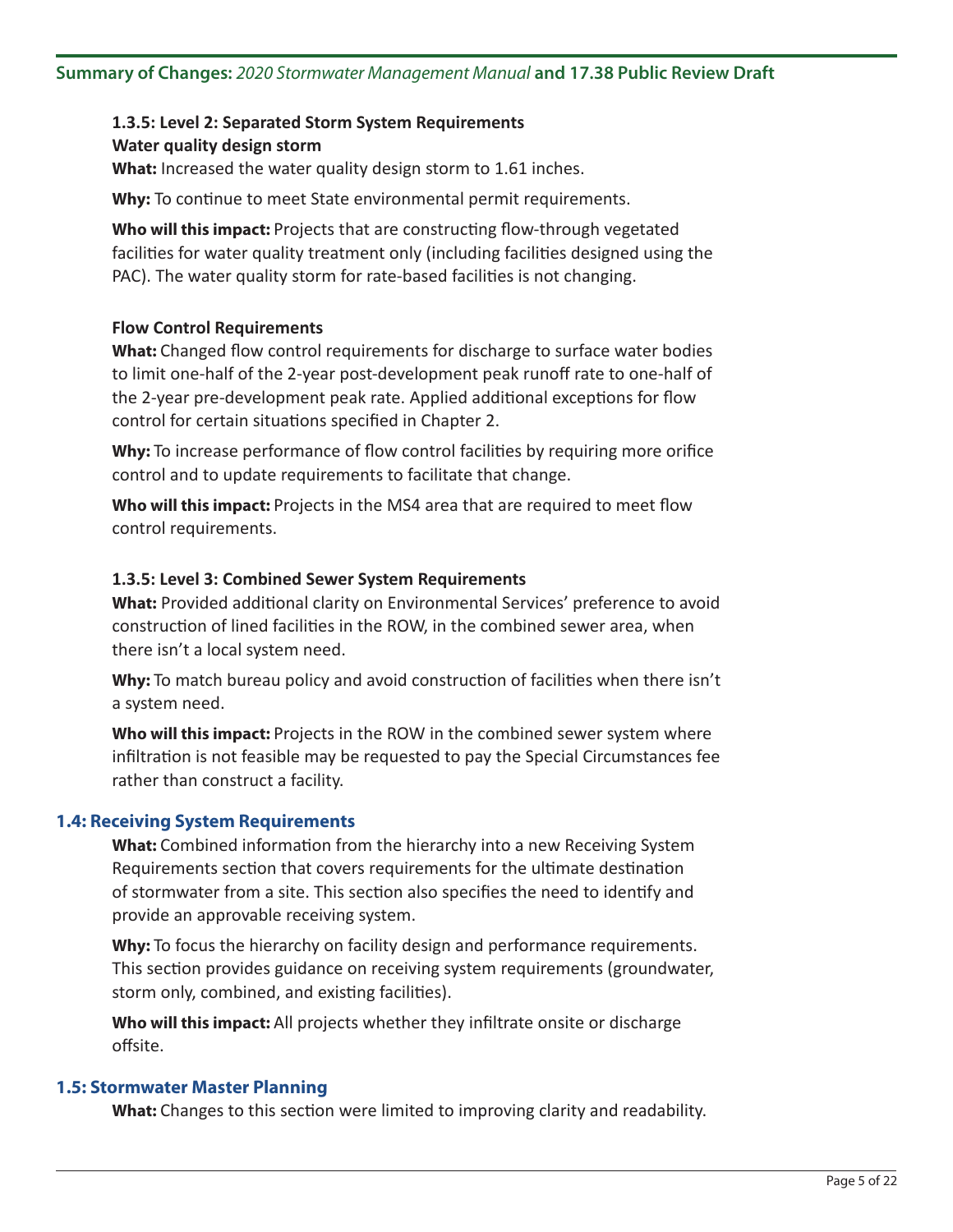# **Summary of Changes:** *2020 Stormwater Management Manual* **and 17.38 Public Review Draft**

#### **1.6: Operations and Maintenance Requirements**

**What:** Separated requirements for public ROW facilities from requirements for facilities on properties. Changed the terminology for public ROW facilities from "O&M" to the "maintenance warranty period."

**Why:** Improve clarity.

### **1.7 Decommissioning Stormwater Facilities**

**What:** Added a new section to discuss procedures for decommissioning existing stormwater facilities.

**Why:** Provided standards and guidance for removing existing stormwater facilities.

**Who will this impact:** Projects requesting to decommission existing stormwater facilities.

#### **1.8 Special Circumstances**

**What:** Added a staff review special circumstances process that allows sidewalk, ADA, and safety-only projects to pay the offsite management fee without providing specific feasibility analysis. Permit review staff will have the authority to approve the fee.

**Why:** To acknowledge that for these project types it is assumed that building a separate stormwater facility for this area is infeasible. This facilitates implementation of removing exemptions for sidewalk-only and ADA projects.

**Who will this impact:** The Staff-Review Special Circumstances is available to projects or portions of projects that require stormwater management and propose one or more of the following:

- A project that creates, expands or replaces sidewalk behind an existing curb in the ROW;
- • A project that creates, expands, or replaces pedestrian paths or walkways that cannot be otherwise managed; or
- • A project that adds or replaces impervious area to meet ADA requirements.

# **1.9 Administrative Reviews and Appeals**

Language in this section was updated in the 2016 SWMM as part of a larger code and rule update. These changes are also included in the 2020 SWMM and more clearly state what decisions can be reviewed through an administrative review process. These changes align with recent updates to Portland City Code Title 17 and associated Environmental Services administrative rules regarding administrative reviews and appeals.

#### **1.10 Enforcement**

**What:** Added a section about enforcement authority for the SWMM. Environmental Services is not adding any additional enforcement authority to this section. This section specifies the code authority and rules that are applicable to SWMM compliance.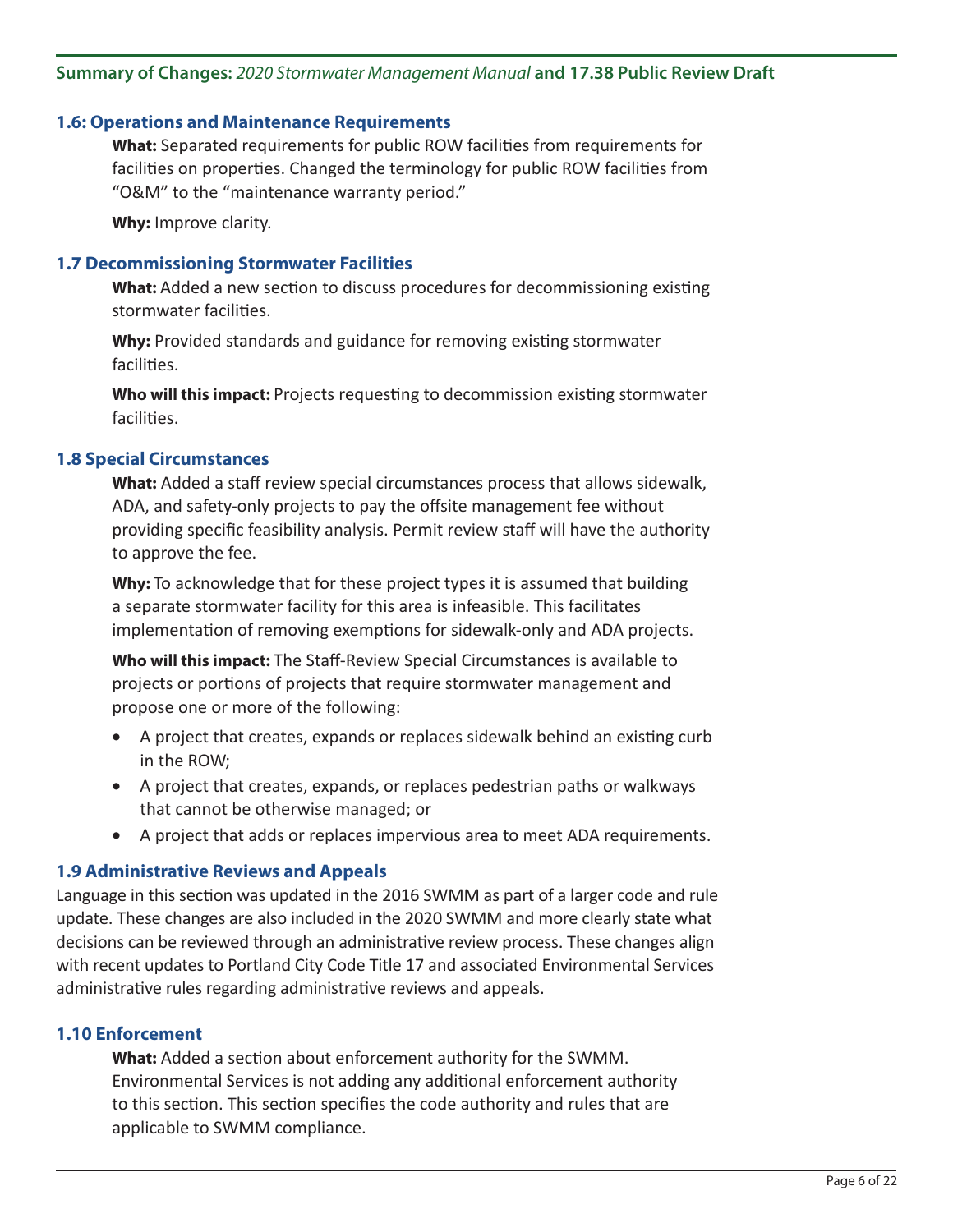**Why:** To improve clarity.

**Who this will impact:** Anyone in violation of the requirements of the SWMM.

# **1.11 Relationship to Other Requirements and Standards**

Updated this language to minimize duplicative information in the SWMM and to incorporate any relevant changes to other requirements.

# **1.12 Revision and Amendment Process**

Updated mailing address for the Bureau of Environmental Services.

# **Chapter 2: Stormwater Facility Selection and Sizing**

Chapter 2 describes processes to select and size stormwater facilities. It describes the site evaluation and subsurface investigations, including infiltration testing procedures. It discusses the stormwater facility options given the site characteristics and describes the design approaches available for different types of projects and the sizing methods for each approach.

# **2.1Project Planning**

# **2.1.1. Design Approach**

**What:** Provided more specificity regarding when the Simplified Approach is not authorized and when the Performance Approach might be used. For example, the Simplified Approach is allowed for a private street if all of the stormwater runoff from the street drains to a drywell.

**Why:** To improve clarity for which approach is allowed/required based on the project and proposed stormwater facilities.

# **2.2 Site Evaluation**

**What:** Developed a new site evaluation section that focuses on needed site investigations and ties those to stormwater facility design and submittal requirements.

**Why:** To better align site evaluation requirements with the planning and design process.

# **2.2.1 Location**

**What:** Provided additional information regarding site location, including:

- Plan Districts, and how they might impact stormwater selection for ecoroofs.
- • Environmental Overlay zones.
- City stormwater systems, including a map of the systems and a description of how the systems impact design.

**Why:** To provide additional guidance for project planning and improve clarity.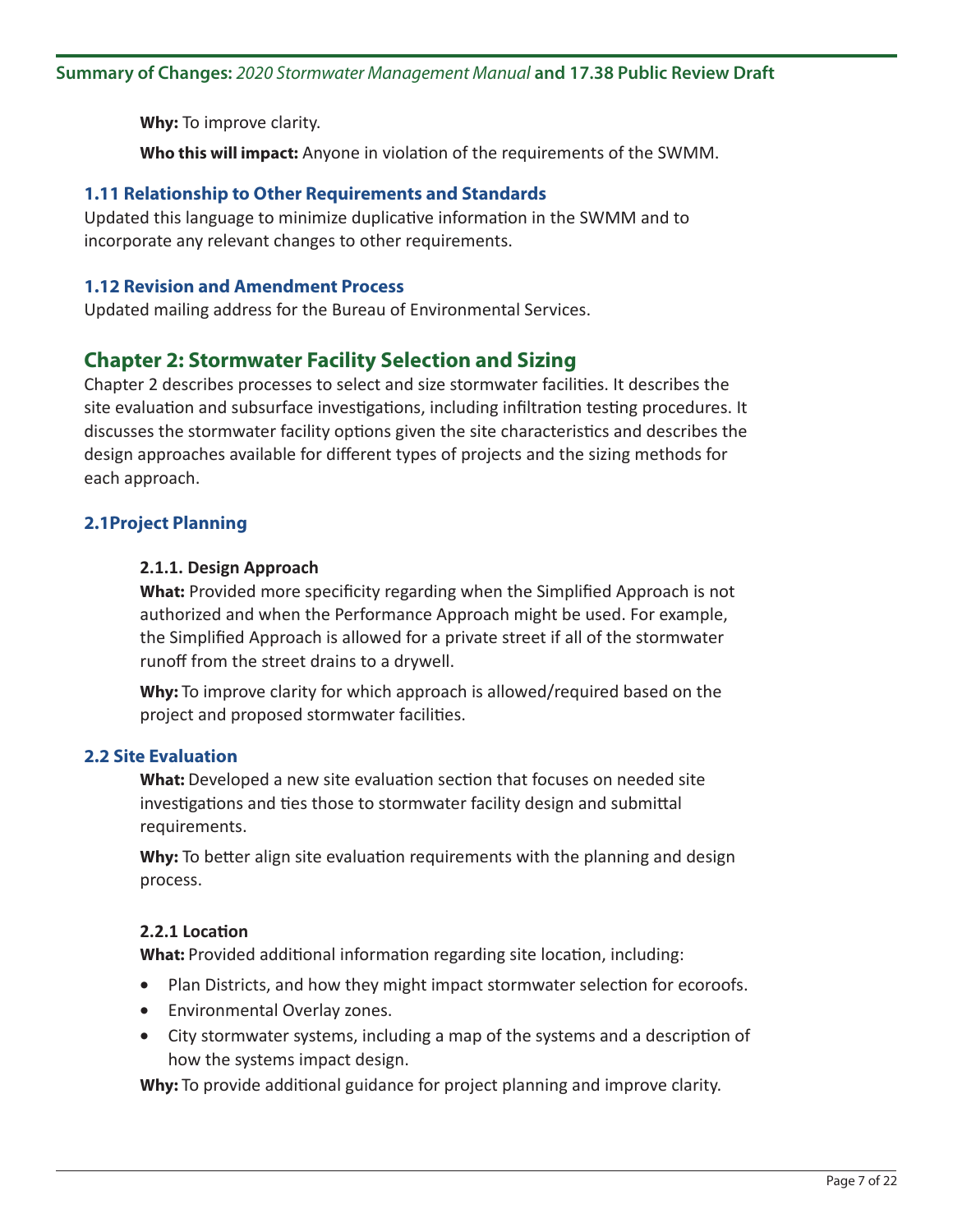# **2.2.4 Setbacks**

**What:** Updated the following:

- Removed setbacks for surface infiltration facilities adjacent to the right-ofway.
- • Identified what does not require setbacks.
- Updated section about drywells under buildings (such drywells must be sized to the 100-year event).
- Included setbacks for mini drywells, rain gardens, filter strips, downspout extensions and ponds with berms.
- Added discussion for projects that propose to encroach into setbacks.
- Removed setbacks for 10% slopes.

**Why:** To update requirements and provide clarity.

# **2.2.5 Subsurface Conditions that could Restrict Infiltration**

**What:** Updated the following:

- Added a statement that "In most cases, infiltration facilities must be at least 5 feet above seasonal high groundwater."
- Added a significantly expanded discussion on infiltration at contaminated sites and how to determine if a site is contaminated.
- Added discussion of infiltration in fill soils.

# **Why:** To provide specificity.

**Who this will impact:** Projects proposing infiltrating in fill, in contaminated sites or possibly contaminated sites, or in sites with shallow groundwater.

# **2.3 Infiltration Testing and Related Subsurface Investigations**

**What:** Provided information and updates on the following:

- Boring depth requirements and soil classification requirements
- Depth to groundwater measurements
- Infiltration tests in fast and slow draining soils
- • Minimum number of infiltration tests required
- Maximum required depth for infiltration testing (30 feet below ground surface)
- Criteria for waiving the infiltration test requirement based on site conditions
- Contact information for assistance regarding infiltration testing requirements
- Safety guidance for simple pit tests
- Depth of simple pit test: 2 ft for facilities up to 2 ft deep; 3 ft for facilities deeper than 2 ft deep
- Determination of whether an excavation can maintain a water head
- Pre-soak time for excavations that can maintain a water head (1 hour)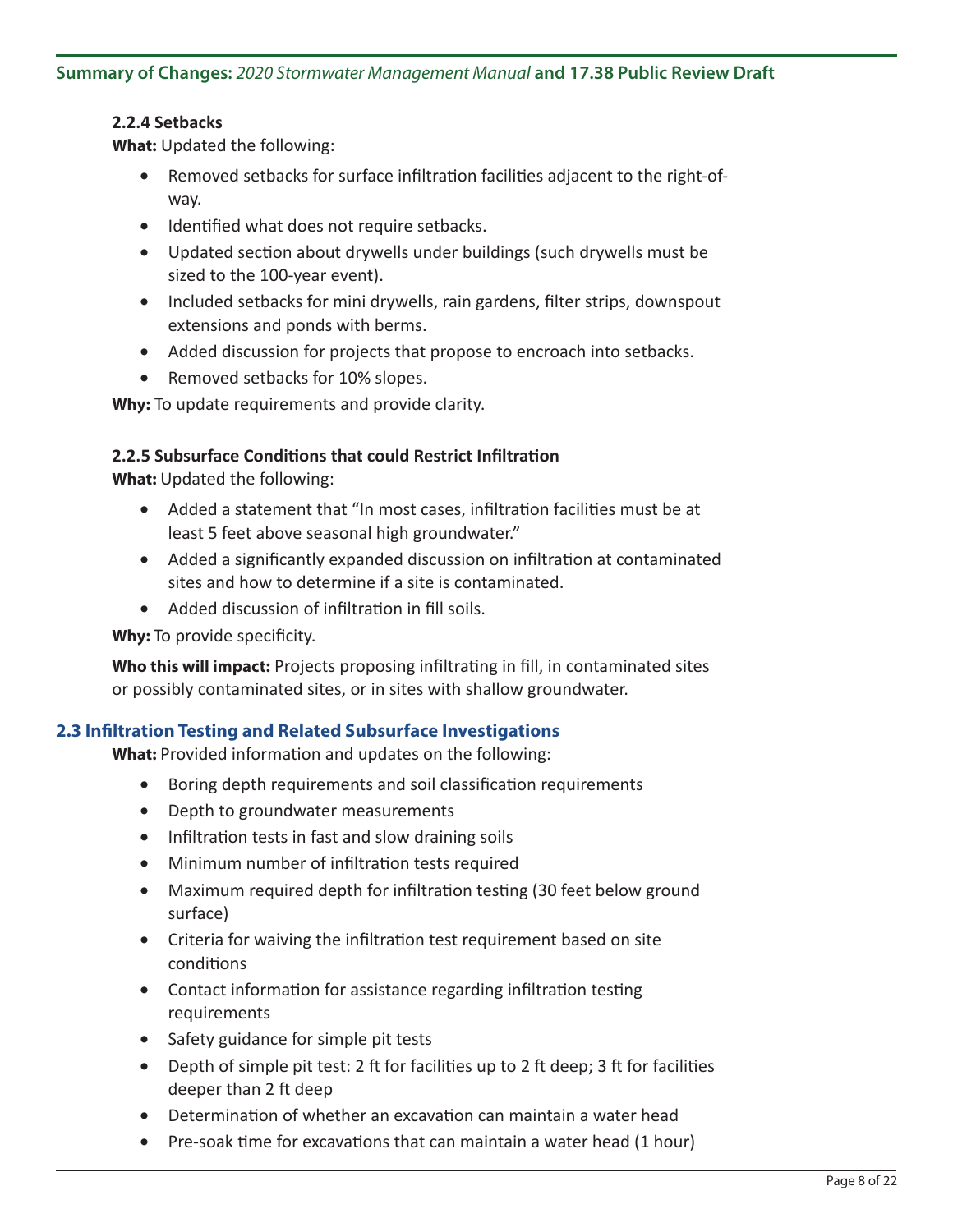# **Summary of Changes:** *2020 Stormwater Management Manual* **and 17.38 Public Review Draft**

- Minimum volume of water for the direct infiltration test (250 gallons)
- Minimum interior diameter for encased infiltration tests: 4.25 inches for excavations 20 ft or deeper and 6 inches for excavations less than 20 ft deep
- Maximum water depth for encased infiltration test: the borehole encasement should not be filled more than the one inch less than the depth of the first section of the pipe to prevent water from escaping the pipe joints.
- • Submittal requirements

**Why:** To improve the quality of submittals and accommodate the range of conditions in Portland. The changes better align infiltration testing methods with other site geotechnical investigations.

**Who this will impact:** All projects requiring infiltration testing to determine infiltration feasibility and inform stormwater facility design. For many sites, infiltration testing will take less time than under current requirements.

# **2.4 Conceptual Design Development**

**What:** Updated to include:

- • A table of stormwater facility options based on site conditions
- • Summary of dispersal facilities
- • Escape routes are now recommended, not required
- Summary of facilities requiring overflow pipes and/or underdrains
- Discussion about area trading and other design considerations

**Why:** To improve guidance and submittals.

# **2.5 Stormwater Facility Selection, Sizing, and Design**

**What:** Provided new tables to summarize the requirements and describe what facilities can be used to meet different requirements.

**Why:** To clarify the requirements.

# **2.5.1 Water Quality Requirements**

**What:** Updated as follows:

- The water quality storm is 1.61 inches.
- Stormwater facilities designed to comply with a non-SWMM regulatory requirements may have different water quality treatment requirements.

Why: To continue to meet regulatory requirements.

**Who this will impact:** The revised water quality storm depth impacts non-ratebased stormwater facilities designed using the presumptive or performance approach that do not fully infiltrate the 10-yr, 24-hr design storm and do not discharge to the combined sewer system.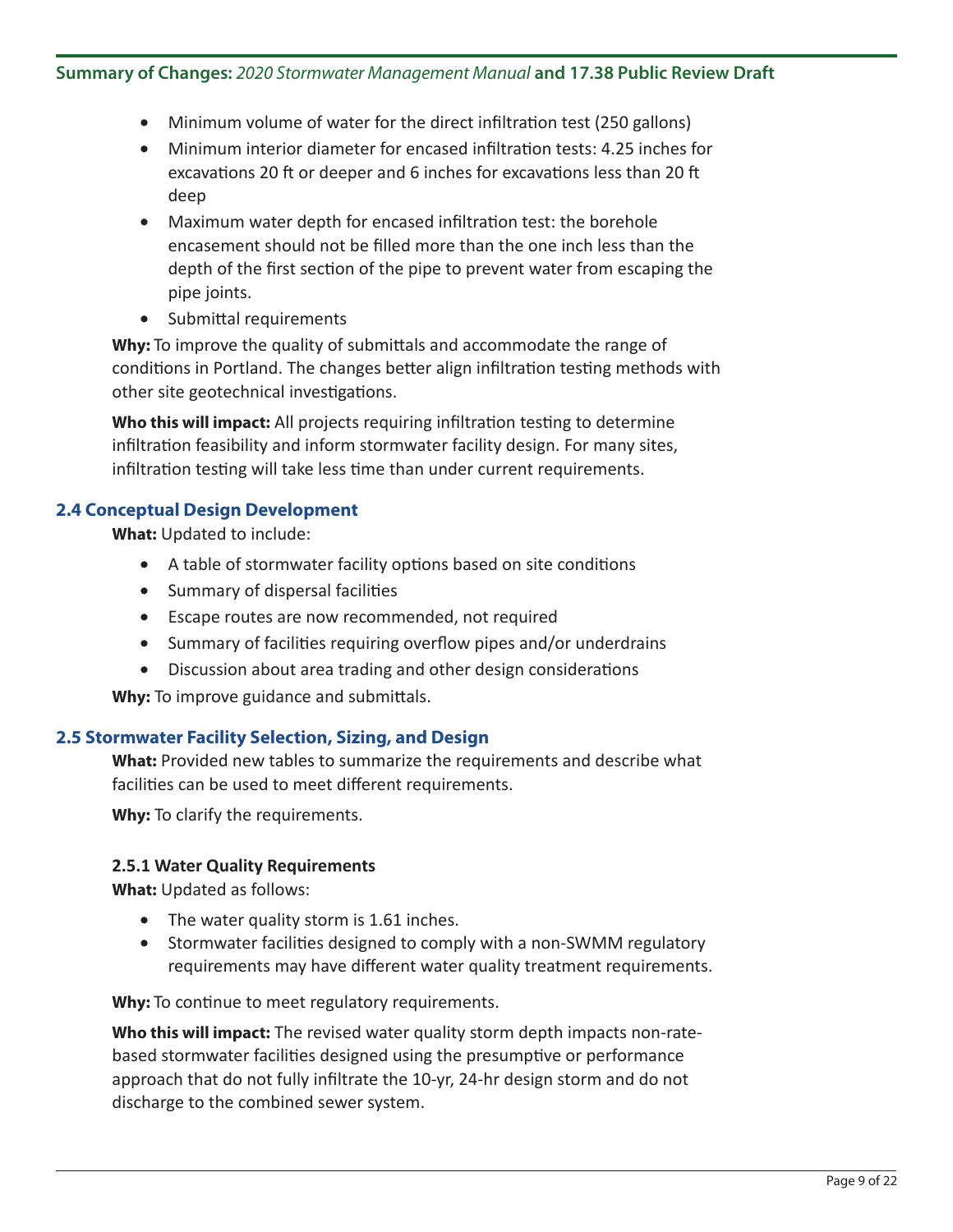# **2.5.2 Peak Flow Reduction Requirements (i.e., Flow Control)**

**What:** Updated as follows:

- For facilities required to meet Level 2 requirements, other than those that discharge to the Willamette River, Columbia Slough, or Columbia River, removed the requirement to reduce the 2-year, 24-hour postdevelopment peak outflow to no more than ½ the 2-year, 24-hour predevelopment peak outflow and replaced this with a requirement for the ½ the 2-year, 24-hour post-development peak outflow to be reduced to no more than ½ the 2-year, 24-hour pre-development peak outflow.
- Added design criteria for peak flow reduction requirements: Sites that cannot meet the flow control requirements within the standard facility design parameters should be sized to filter the 25-year, 24-hour storm event without overflow and with no orifice.
- Added design criteria for peak flow reduction requirements: Lined rightof-way facilities in the MS4 area will not be required to control the 25 year, 24-hour storm event.
- Updated the 25-year, 24-hour design storm to 3.8 inches in 24-hours.

Why: To continue to meet regulatory requirements. To align flow control requirements for improved reliability in combination with increasing use of orifice control. The 25-year, 24-hour storm event update was to correct a typo in the previous SWMM.

**Who this will impact:** Stormwater facilities designed using the presumptive or performance approach that require flow control will change in size, some will get smaller some will get bigger.

# **2.5.5 Presumptive/Performance Approaches**

**What:** Updated as follows:

- Projects choosing to meet standard pollution reduction requirements with MSTTs must use products on the City's approved list of devices.
- Pond must treat  $\frac{1}{2}$  the water quality storm as well as the water quality storm.
- Provided predevelopment curve numbers to use based on the site's soil type.
- Added orifice control and set limits on the minimum orifice diameter.

**Why:** To continue to meet regulatory requirements and provide consistency. MSTTs on the City's approved list have verified performance that meets the City's standard. Setting predevelopment curve numbers will reduce guess work when designing stormwater facilities. Orifice control will improve performance reliability for flow control facilities.

**Who this will impact:** Facilities designed using the presumptive or performance approach.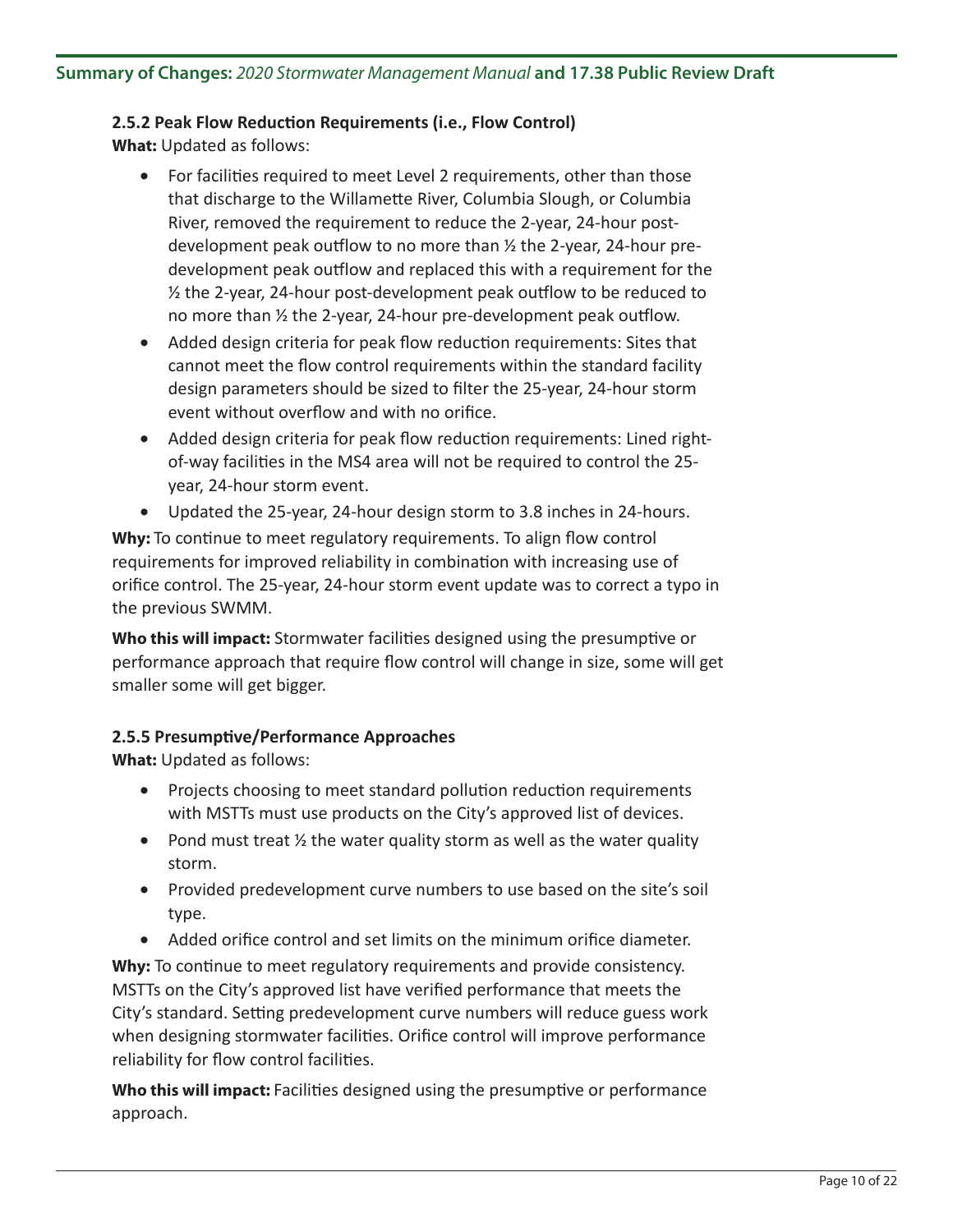# **Summary of Changes:** *2020 Stormwater Management Manual* **and 17.38 Public Review Draft**

# **Chapter 3: Private Stormwater Facilities**

This chapter contains technical information and design requirements for stormwater facilities on private property. In the 2016 SWMM this information was combined with requirements for facilities in the right-of-way. Creating separate chapters for public and private design requirements should make the information easier to access.

# **Tree Credit for Use on Private Property (Removed)**

**What:** Removed the tree credit as an option for stormwater management. (It's still an option for projects in the right-of-way.)

**Why/Who will this impact:** Few sites used the tree credit for stormwater management and most that did also constructed stormwater facilities. For those sites, stormwater facilities will need to be sized for a slightly larger area.

# **3.2: Ecoroofs, Permeable Pavement**

**What:** Removed the term "impervious area reduction techniques" and created this section.

**Why:** The infiltration and discharge hierarchy has been simplified for ease of use.

#### **3.2.1: Ecoroofs**

**What:** Updated the requirements to allow for roofs with deeper media and more diverse plant pallets.

**Why:** To provide more flexibility in response to the CC2035 ecoroof requirement.

**What:** Added guidance for sizing ecoroofs for flow control.

**Why:** To provide sizing guidance for ecoroofs that cover only part of a roof to determine how those roofs meet flow control requirements in the CSO and MS4 areas.

**Who this will impact:** Projects with partial ecoroof coverage on sites that require flow control.

#### **3.2.2: Permeable Pavement**

**What:** Updated language.

**Why:** To better match industry standards.

# **3.3: Surface Facilities**

**What:** Combined general design and construction requirements into one section.

**Why:** To improve clarity and reduce repetition.

**What:** Added guidance for use of orifices under the Presumptive and Performance approaches – the minimum orifice size is now 3/8" for filtered flow (e.g. flow coming out of an underdrain).

**Why:** To improve flow-control performance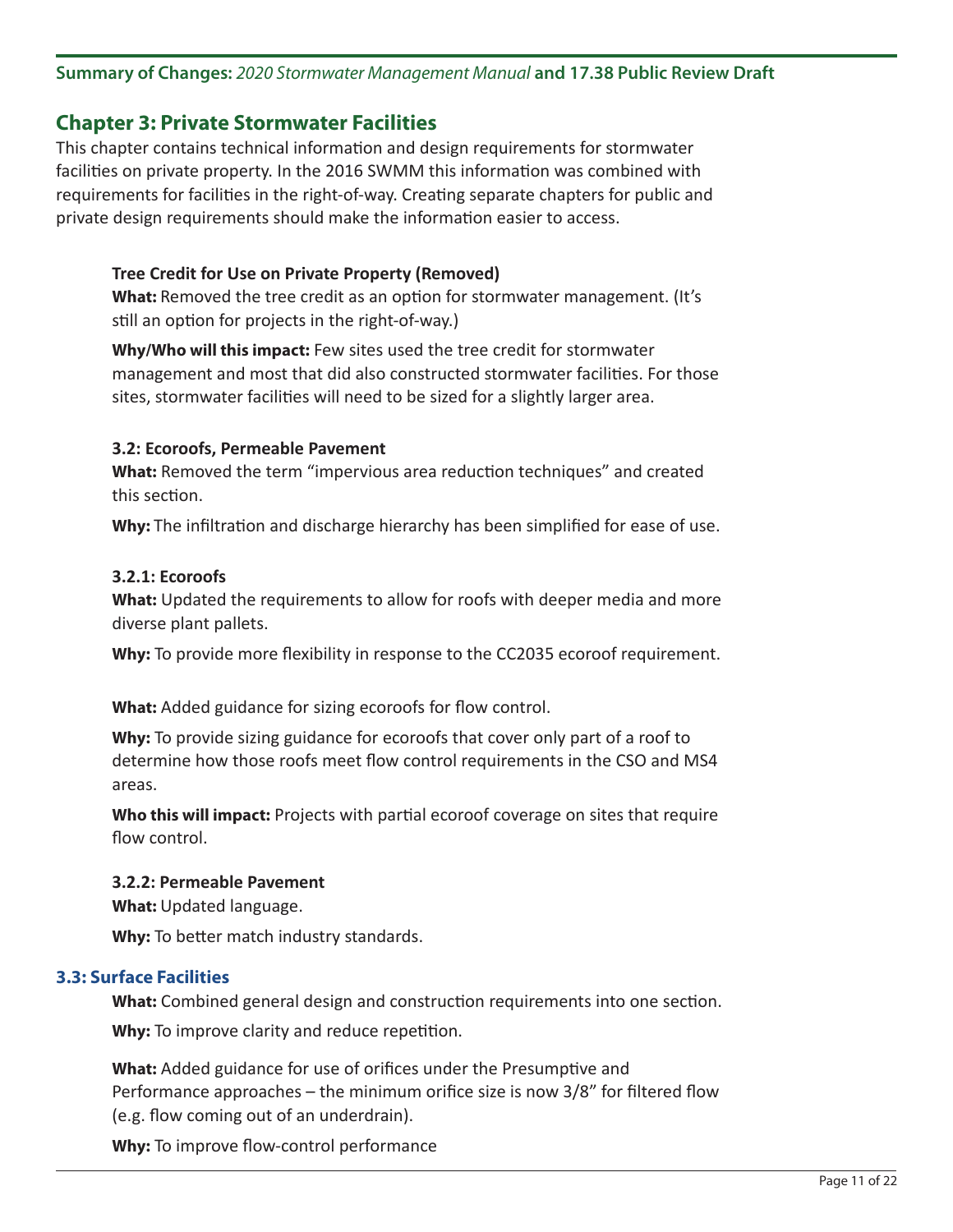### **New Facility Design Details Drawings for:**

- • Check dam
- • Surface flow dissipator
- • Orifice configurations
- Updated underdrain configuration slotted pipe and one aggregate material.

# **3.3.2.1: Filter Strips (SIM Approach)**

**What:** Expanded applicability - filter strips can be designed for paths up to 12 feet wide and with more than 500 sf of IA. Added design guidance for sizing filter strips for water quality, flow control, and disposal.

**Why:** Promote use of filter strips where other facilities can't be sited.

**Who this will impact:** Sites developing paths and sidewalks adjacent to vegetation will be able to design the vegetated area to serve as a filter strip.

# **3.3.2.2: Driveway Center Strips (SIM Approach)**

**What:** Created a separate facility type for driveway center strips - they were previously included as a type of filter strip.

**Why:** To allow for ease of use and to provide more detailed design information.

# **3.3.2.3: Downspout Extensions (SIM Approach)**

**What:** Limited the use of downspout extensions to existing development (retrofits).

**Why:** Too many problems implementing this facility type for new construction.

# **3.3.3.2: Basins**

**What:** Expanded the basins facility type to include linear basins, which were listed in the 2016 SWMM as "Swales". ("Grassy swales", which are predominantly used for conveyance and treatment, remain as a separate facility type in the SWMM.)

**Why:** To reduce confusion about facility types – in the 2016 SWMM, swales were a separate facility type although they shared the same x-section as basins.

# **3.3.4.1: Surface Sand Filters (SIM Approach)**

**What:** Created a new facility type for surface sand filters.

**Why:** To increase options for heavily shaded sites.

# **3.4 Subsurface Infiltration Systems (UICs)**

# **3.4.1: Drywells**

**What:** Updated SIM Approach sizing table to reduce maximum catchment areas.

**Why:** To ensure drywells are sized adequately to provide onsite disposal.

**Who this will impact:** Some SIM approach sites will need to install a larger drywell than under the 2016 SWMM. Most sites will be able to use the same size.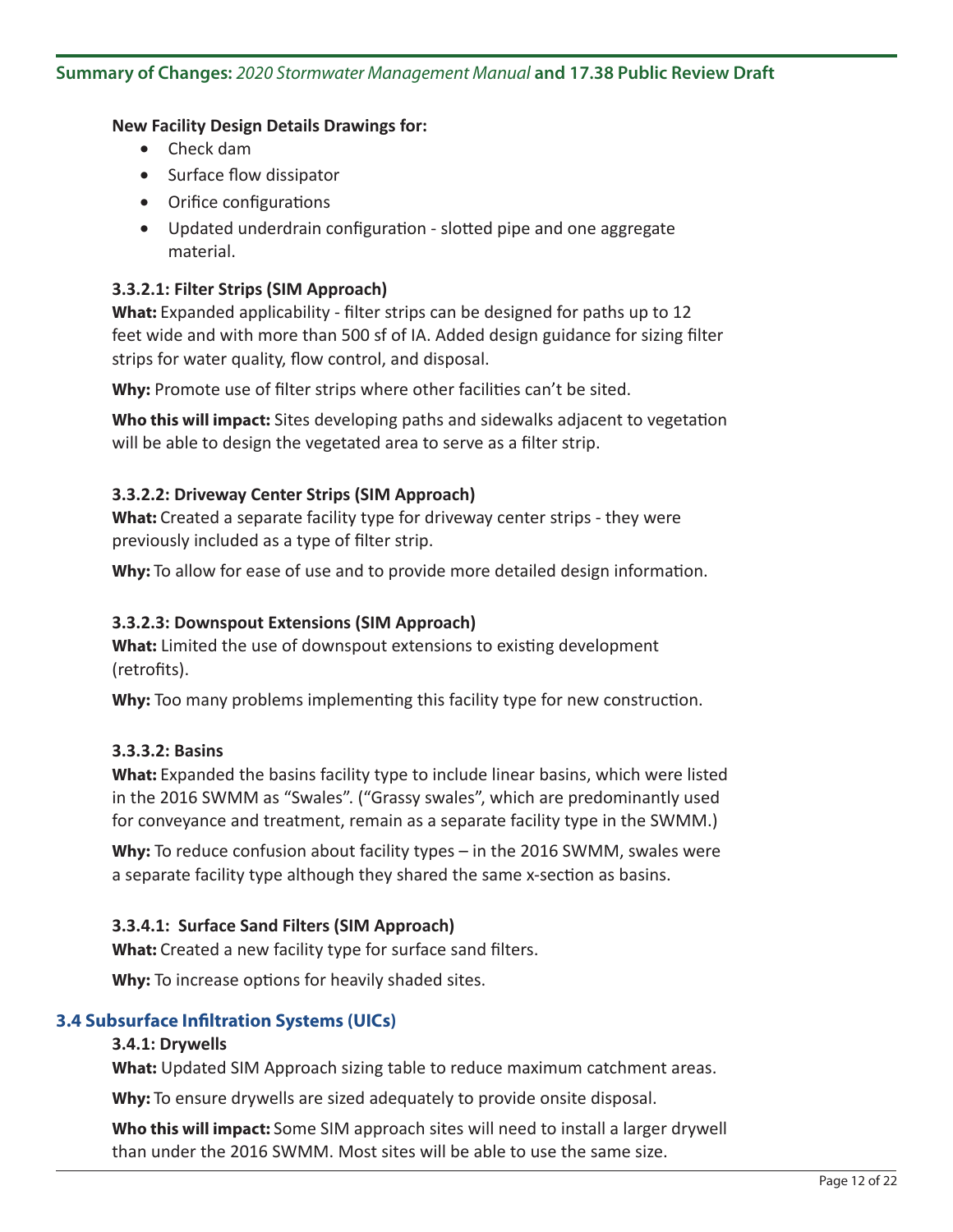**What:** Added more guidance for small plastic drywells.

**Why:** To ensure designs including small drywalls are suitable for the circumstances.

**What:** Provided more guidance for sizing Performance Approach drywells.

**Why:** To clarify sizing requirements.

**Who this will impact:** Sites that have impervious areas greater than those covered in the SIM table and those that are designing drywells for events other than the 10-year event.

**What:** Provided guidance for post-construction testing.

**Why:** To respond to requests for guidance from designers.

**Who this will impact:** Sites wishing to confirm drywell capacity post-construction and sites wishing to change the number of drywells installed at a site based on actual facility performance as measured during construction.

# **3.5 Other Stormwater Facilities**

#### **3.5.1: Manufactured Treatment Technologies (MSTT)**

**What:** Clarified when the use of the City's list of approved MSTTs is required.

**Why:** To ensure the performance of MSTTs used to comply with SWMM water quality requirements has been proven through an independent certification process.

#### **3.6 Operations and Maintenance Requirements**

**What:** Moved O & M requirements to the private facility chapter from its own chapter.

Why: For easy access by designers.

#### **3.7 Submittal Requirements**

**What:** Updated submittal requirement section to clarify what is expected for permit review.

**Why:** To help streamline the process.

# **Chapter 4: Right-of-way facilities**

This chapter contains technical information and design requirements for stormwater facilities in the right-of-way. In the 2016 SWMM this information was combined with requirements for facilities on private property. Creating separate chapters for public and private design requirements should make the information easier to access.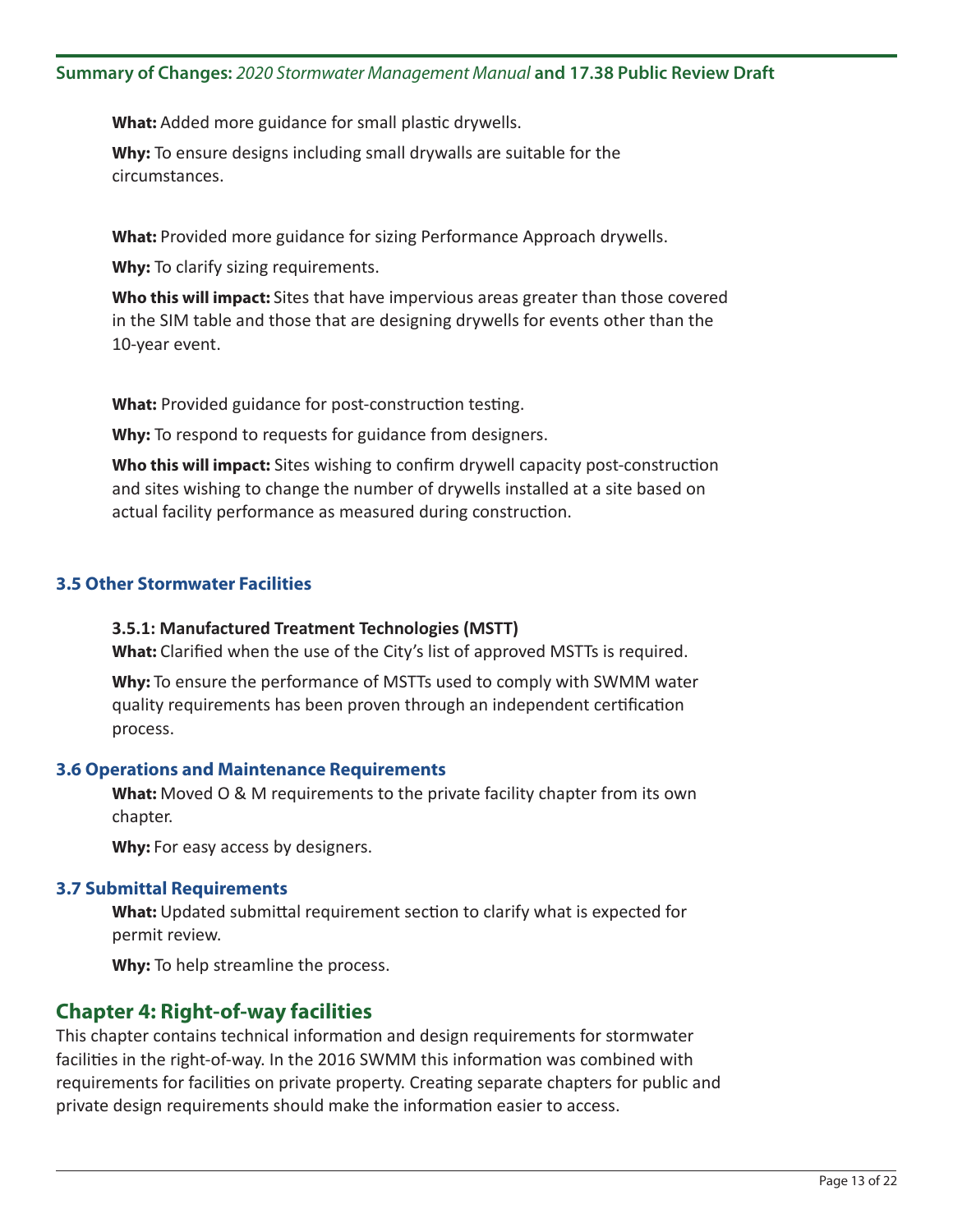# **4.2 Vegetated Stormwater Facilities (Green Streets)**

# **4.2.2 Guidelines for Site Design**

**What:** Added guidance for pedestrian circulation, maintenance access, drop height between the sidewalk and facility bottom, and barriers.

Why: To standardize current best practices and to improve public safety.

**Who this Will Impact:** The changes will improve safety for pedestrians (in particular the visually impaired), vehicles, and maintenance staff.

**What:** Removed references to swales, which for design purposes are linear basins and which are sometimes referred to as facilities with sides slopes.

**Why:** To reduce confusion about facility types by consolidating the language.

#### **4.2.2.1 Additional Site Design Guidelines for Curb Extensions**

**What:** Information specific to designing curb extensions for emergency access, ADA requirements, pedestrian and vehicle safety, parking, and maximum/ minimum length and widths.

# **4.2.2.2 Additional Site Design Guidelines for Furnishing Zone/ Planting Strip Facilities**

**What:** Information for designing behind the curb-face for parking, and maximum/ minimum length and widths. Dimensions have been changed and clarified for facilities in the planting strip, or between the sidewalk and the curb. The minimum width when both sides are sloped is approximately 11 feet – 6 inches, as measured from the back of curb to the sidewalk, including a 2-foot flat bottom. Side slopes are not allowed in PBOT Pedestrian Districts adjacent to sidewalks.

**Why:** To increase the space-efficiency of stormwater facilities, reduce the maintenance burden associated with side slopes, and reduce soil loss adjacent to sidewalks that can leave them without adequate structural support.

**Who this Will Impact:** In some cases designers will be required to use more planter walls. This is not intended to require more ROW dedication, but to discourage the use of side slopes. Other options that fit into an 8' planting strip include SW-301, SW-302, SW-303.

# **4.2.3 Guidelines for Stormwater Design**

**What:** Inlet requirements added for inlet sizing, placement and quantity, including tables to use with planting strip facilities for different design storms.

**Why:** To improve facility performance by designing inlet capacity to increase the likelihood of stormwater entering facilities.

**What:** Added forebay requirements for some street classifications

**Why:** To protect facility capacity and performance; for maintenance efficiency.

**Who this Will Impact:** Designers of facilities serving higher-traffic streets.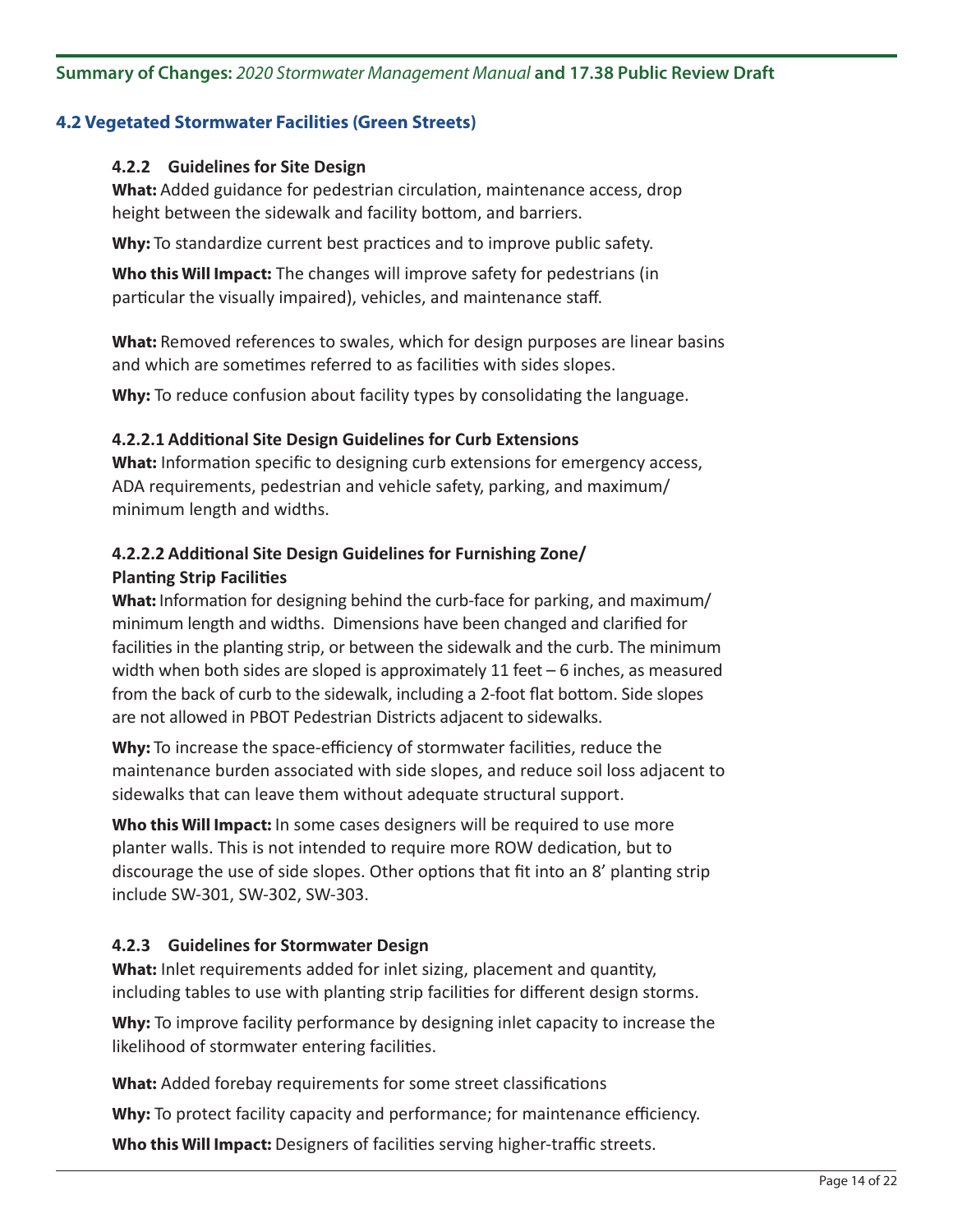# **4.2.4 2-Year Maintenance Warranty**

**What:** The party responsible for performing the work will be required to sign the form.

**Why:** So establishment requirements are communicated to the party doing the work.

# **4.2.5 Details and Drawings**

**What:** Move approximately 15 details to the City of Portland Standard Details.

**Why:** Provide consistent details for construction and maintenance.

**What:** Make a variety of changes to the SW drawing series (typical design details in the SWMM) and the details proposed to move to the City of Portland Standard drawings.

**Why:** To standardize construction, improve conditions for plant health and overall maintenance, standardize current best practices, and improve public safety.

- Swales, SW-300, SW-303, SW-305: Required 2' flat bottom, increasing min. width.
- Curb Extensions, SW-304, SW-305: Required surface-mounted tubular markers on curb extensions for visibility to parking cars and snow plows. (special spec 00856)
- Check Dams, SW-312 SW-315: Required concrete check dams; remove wood detail. Additional details give guidance for different configurations.
- • Inlets, P-301, P-303, P-304, P-305, P-306, SW-310: Added modifications to inlets, including typical dimensions.
- Metal Inlet with G-1 or G-2 Grate, P-305: Provided new detail for use on steep slopes, or where there are concerns about water entering the facility.

# **Soils and Underdrain**

- Underdrain Pipe, SW-316 SW-318: Changed from perforated pipe to slotted pipe, truncated the underdrain pipe, and will require orifice (3/8" minimum) to meet flow control when an underdrain is used.
- Soil depth, SW-316: Reduced depth of blended soil to 12" when there is not a rock gallery and increased depth of blended soil to 24" when there is a rock gallery.
- 01040 Blended Soil specification: The specification was updated in 2019.
- Rock gallery specification: Changed from  $3''$  of  $\frac{3}{4}''$  no.4 aggregate with  $\frac{3}{4}$ " – 1  $\frac{1}{2}$ " drain rock to a single aggregate (angular  $\frac{1}{4}$ " – no.10) to simplify installation.

# **Utility Coordination**

• Utility Coordination, Sewer Service Requirement Under Green Streets, P-331: Added detail with information for a lateral cleanout under a stormwater facility.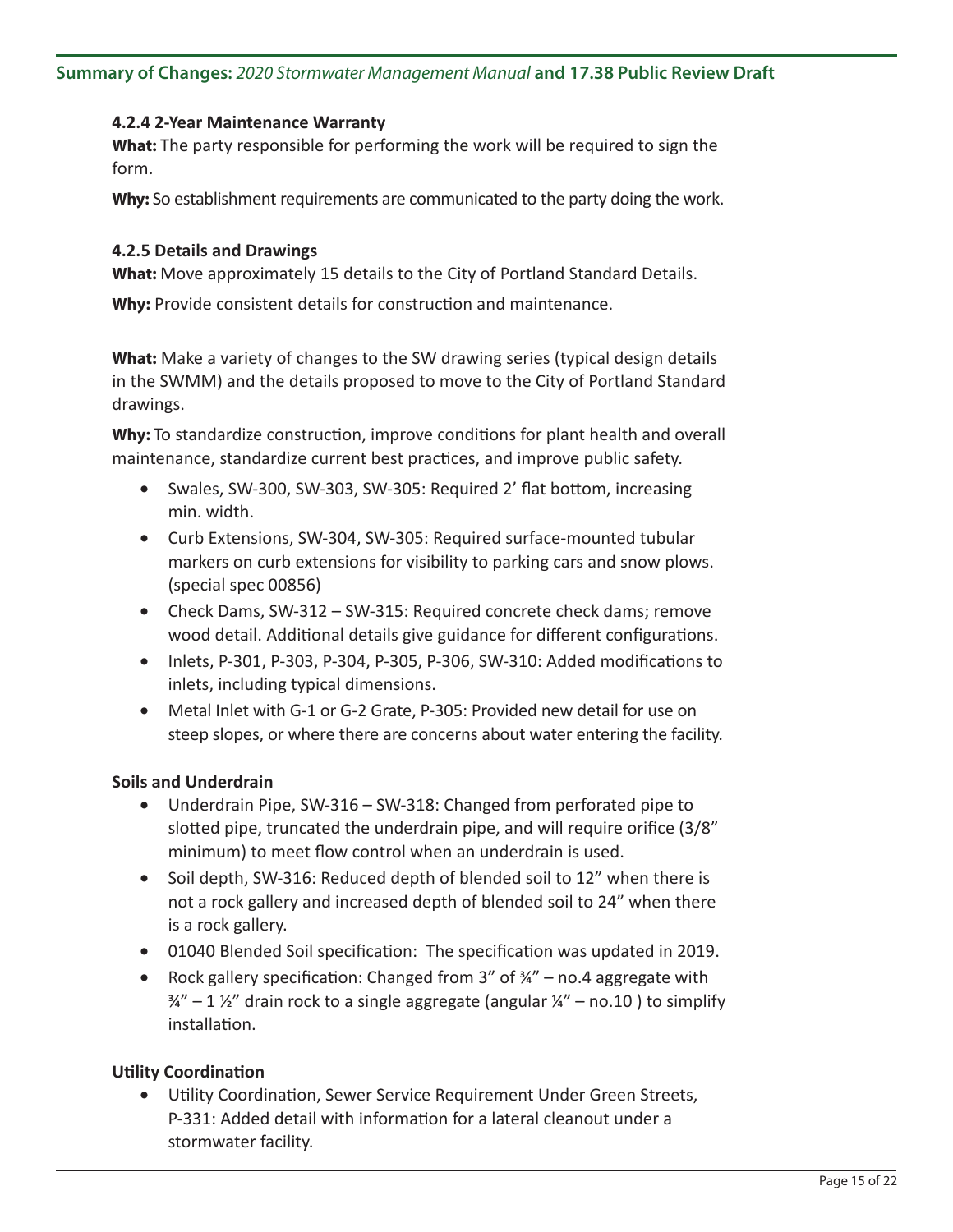- Utility Coordination, Water Assets, P-332, P-333: Reorganized and clarified vertical and horizontal setbacks from Water Bureau assets.
- Street Trees in Facility with Rock Gallery, SW-321: Removed requirement to over-excavate for the tree planting; added requirement for a pedestal of native soil to be left during construction at the location where the tree will be planted.

# **4.4 Manufactured Stormwater Treatment Technologies**

**What:** Added requirement to size the facility to manage the full catchment area and install a sed maintenance hole as pretreatment.

**Why:** Standardize maintenance and design practices across the Bureau.

# **4.6 Tree Credit**

**What:** Removed the required 10' distance from new impervious pavement, modified the credit given per tree, and removed the maximum percent of impervious area that can be managed. Simplified the calculation method. The tree credit will only apply in the ROW.

**Why:** Make it easier to use the tree credit in the ROW because the canopy is more likely to be over impervious area. Modified credit given per tree to balance out removing the maximum percentage of impervious area that can be managed. These changes are more practical for linear ROW projects.

**Who this Will Impact:** All street trees will receive credit in the ROW making the credit more applicable to linear projects.

# **4.9 Submittal Requirements**

**What:** Updated submittal requirements for permit review.

**Why:** To help streamline the process.

# **Chapter 5 – Drainage Reserves**

Drainage reserve requirements were located throughout the various chapters of the 2016 SWMM. The primary change to drainage reserve requirements in the 2020 SWMM was to consolidate all drainage reserve requirements into chapter 5, which will make it easier to find and understand information about drainage reserve applicability, exemptions and requirements. Other changes to drainage reserve requirements are listed below.

# **5.1.1 Importance of Protecting Drainageways**

**What:** A new narrative was added to provide additional background on the importance of drainageway protections.

**Why:** Language was added to support the importance of protecting drainageways for water quality and flow conveyance. Language was also added to support the importance of removing invasive vegetation and the use of native plants in drainage reserves.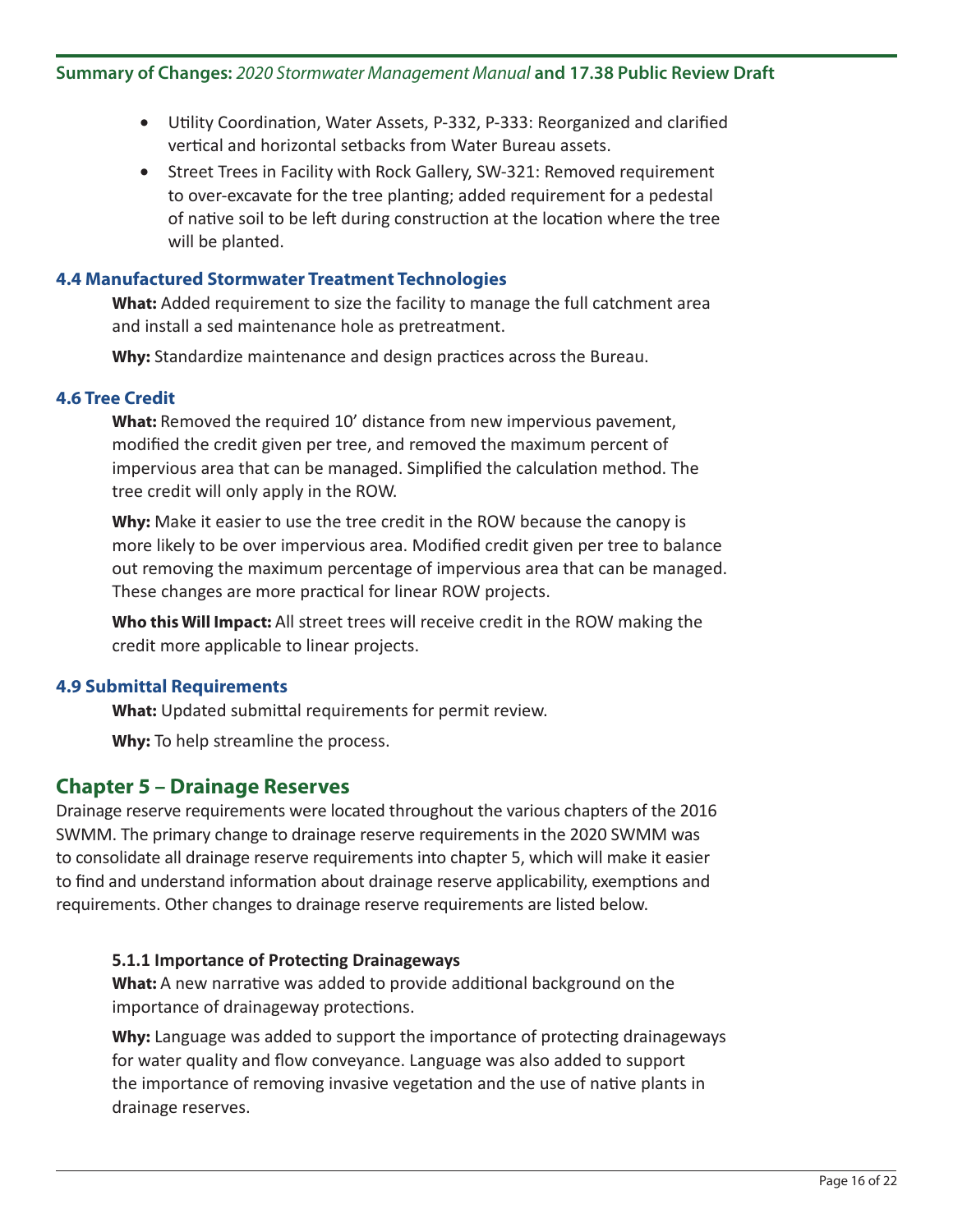# **5.2 Applicability**

**What:** A new applicability section was added.

**Why:** Clarity and transparency is improved regarding when drainage reserve requirements apply and when drainage reserve requirements are exempt.

**Who will this impact:** Applicability and exemptions will apply to any site with an identified drainageway.

# **5.5 Drainage Reserve Encroachments**

### **5.5.1 Allowable Encroachment Activities.**

**What:** A new section was added. Allowable encroachment activities include the following (additional restrictions apply):

- Soft surface trails.
- Maintenance and repair of culverts and water crossing structures.
- Removal of nuisance plants.
- Replanting with native vegetation.
- • Split rail fencing.
- Installation of temporary fencing.
- Single outfalls 4 inches or smaller.
- • Underground utility infrastructure.
- Temporary emergency procedures.

**Why:** The new section improves clarity regarding the difference between exemptions for drainage reserve requirements and when encroachments are allowed but are still subject to Environmental Services review.

**Who will this impact:** It is now clear that projects proposing any of the above listed activities within the drainage reserve do not need to go through full review for the proposed encroachment. The list of allowable encroachments includes activities that have a relatively low impact to drainage reserves, as determined by Environmental Services.

#### **5.5.2 Encroachment Requirements.**

**What:** Mitigation requirements were clarified in Section 5.5.2 Encroachment Requirements.

**Why:** More clarity is provided on different mitigation requirements for permanent and temporary disturbance areas.

**Who will this impact:** Mitigation requirements apply to projects that propose drainage reserve encroachments that trigger mitigation requirements.

#### **5.6 Planting Requirements**

**What:** Planting densities for drainage reserve buffer encroachments and drainage reserve channel encroachments were reduced.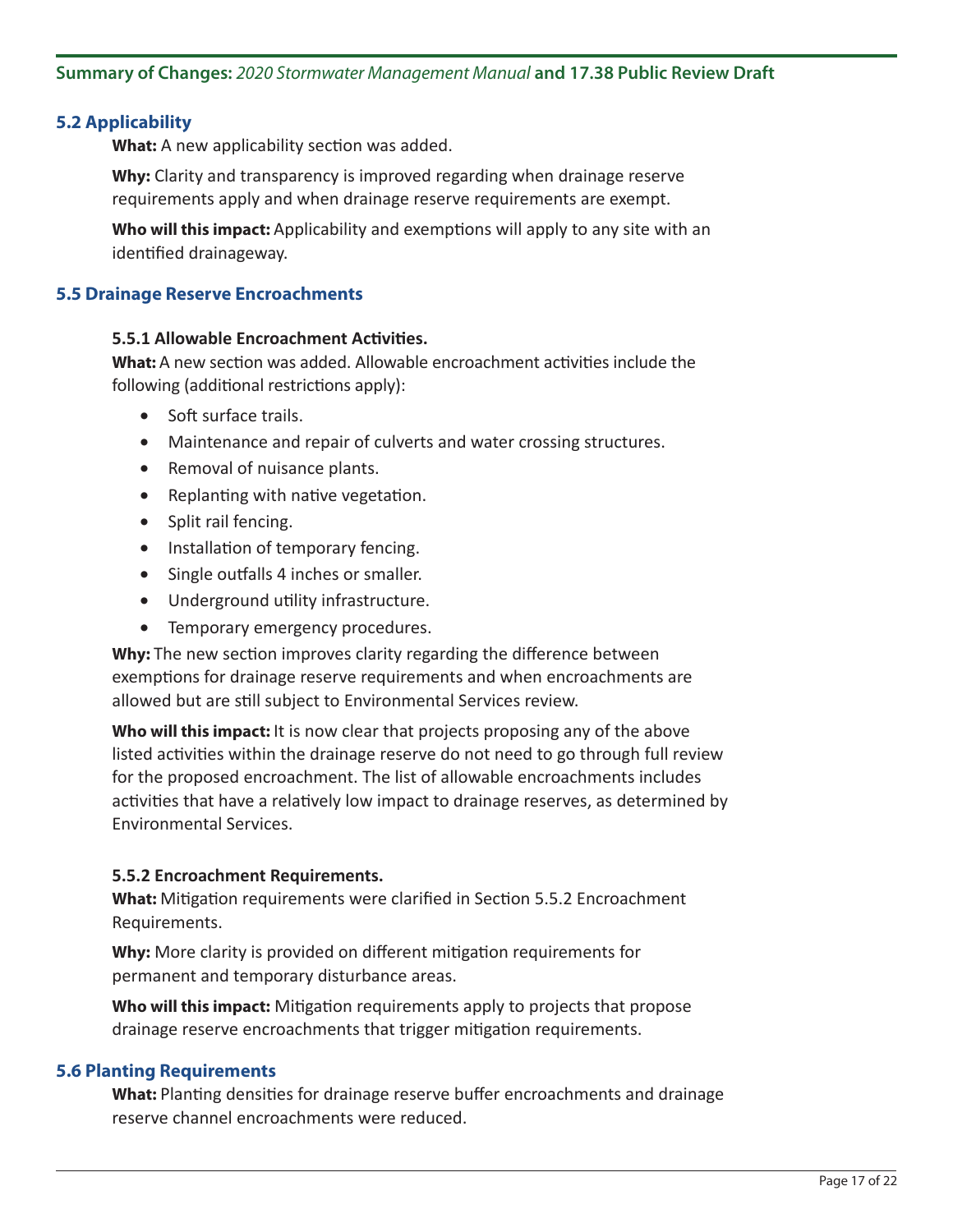**Why:** Planting densities are reduced to better match best practices for restoration planting.

**Who will this impact:** Planting requirements apply to projects that propose an encroachment that is not listed as an allowable encroachment in Section 5.5.1.

# **5.7 Drainageway Design and Determining Drainageway Capacity**

**What:** Design requirements for encroachments were clarified.

**Why:** Site analysis requirements are now limited to only require additional investigations and analysis for projects that propose an encroachment. Additional design guidance differentiates design guidance for natural channels, artificial channels and piped systems.

**Who will this impact:** These requirements apply to projects that propose to alter or move a drainageway.

#### **5.8 Crossings, Bridges and Culverts**

**What:** Guidance was added for crossings, bridges and culverts.

**Why:** Additional design guidance clarifies design requirements for crossings over natural stream bed systems versus artificial channels.

**Who will this impact:** These requirements apply to projects that include a crossing or a culvert in a drainage reserve.

#### **5.9 Drainage Reserve Submittal Requirements**

**What:** Additional guidance was provided for submittal requirements. Key changes include:

- Survey information is only required for projects with drainageways within 50 feet of the disturbance area.
- Detailed survey information of the drainageway is only required for sites that are proposing encroachments.
- Engineering calculations are only required for projects that may impact the conveyance capacity of the drainageway.

**Why:** Additional guidance is provided to tailor requirements to the level of impact to the drainage reserve.

**Who will this impact:** This will apply to projects that have a drainageway located on the site. Sites proposing fewer impacts will be required to do fewer site investigations and provide less design information.

# **5.10 Notice of Drainage Reserve and Operations and Maintenance (O & M)**

**What:** Drainage reserve operations and maintenance requirements were updated. A Notice of Drainage Reserve Form was added, which will be used when a drainageway and reserve have not been impacted or when an encroachment into the reserve does not require mitigation. In addition, an O & M form specific to drainage reserves was added, which must be used when encroachments or mitigation require ongoing maintenance.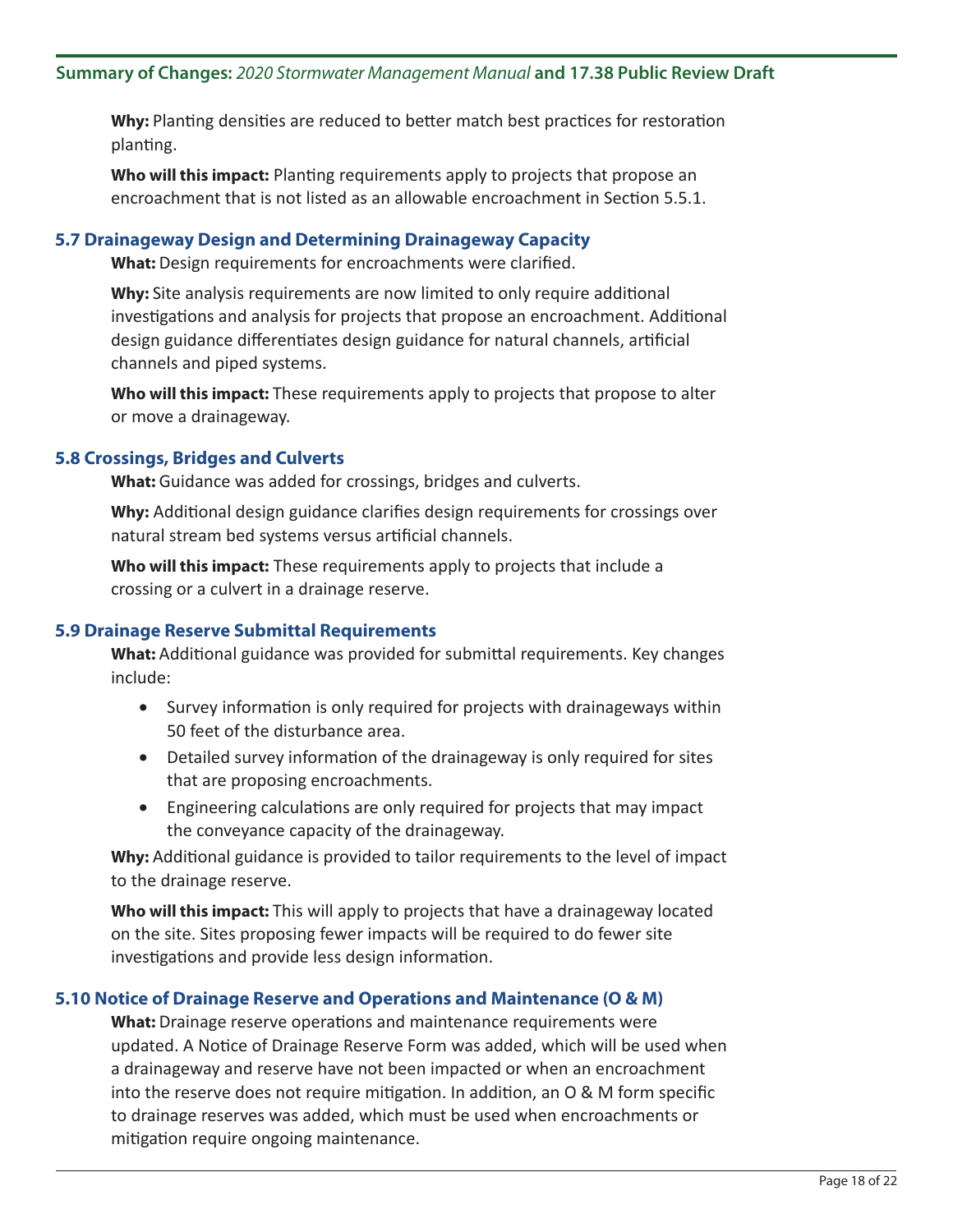**Why:** The previous SWMM used a general O & M for drainageways even when no future maintenance was necessary. The proposed changes improve clarity and no longer require ongoing maintenance for situations when no encroachment or mitigation occurred.

**Who will this impact:** All sites with drainageways that require a drainage reserve.

# **5.11 Enforcement**

**What:** A separate enforcement section was added.

**Why:** A new section was added to indicate which existing regulations apply to drainage reserve enforcement.

**Who will this impact:** Enforcement requirements apply to unauthorized encroachments and adverse impacts within the drainage reserve, and failures to comply with O & M Plans.

# **Chapter 6: Vendor List Submittal Requirements**

This is a new chapter that describes submittal requirements for vendors applying to have their products added to Environmental Services' list of approved Manufactured Stormwater Treatment Technologies (MSTTs) or List of Vendors of the Blended Soil Specification for Vegetated Stormwater Systems.

**What:** The review process for MSTT applications has been simplified – a third party review is no longer required.

**Why:** Performance standards for the WA TAPE testing protocol, which are the basis for the application, either meet or exceed Portland's performance requirements.

# **Engineering Assumptions and Presumptive Approach Calculator (PAC) changes**

# **PAC Update**

**What:** The PAC will be updated to accommodate the proposed changes in the SWMM, including the truncated underdrain and orifice control. It is available for beta testing during the public comment period..

# **Increasing the assumed infiltration rate of the blended soil from 2 in/hr to 6 in/hr.**

**Why:** To better match observed performance and to minimize the impact to facility sizes of increasing the water quality storm event.

**Who this will impact:** Some facility sizes will change. In some instances, other design elements will be the limiting factor other than the blended soil. Water quality only facilities will increase in size by a small amount, some infiltration facilities can get smaller, and flow control facilities will be sized with orifice control rather than the soil.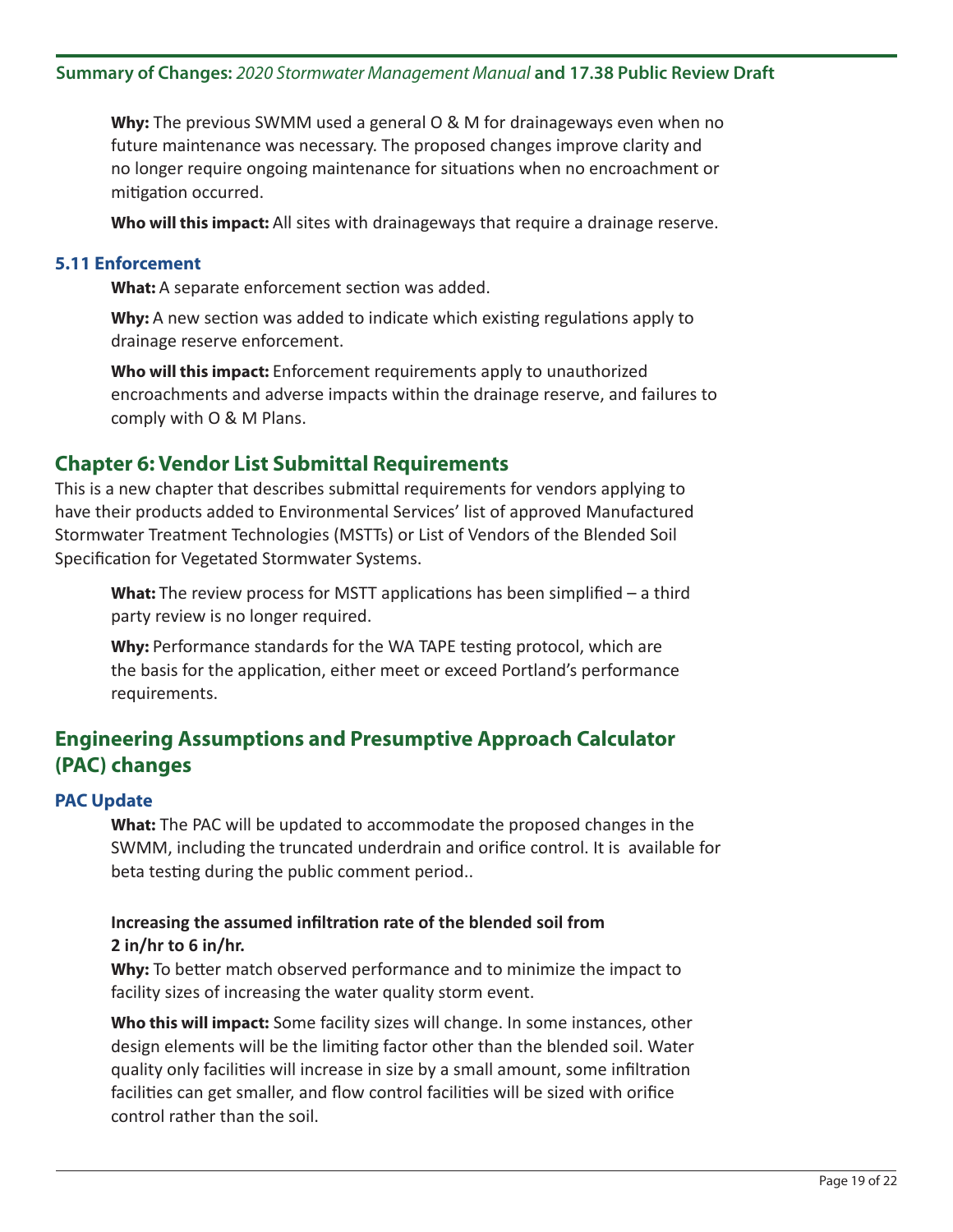**Using more orifice control in lined facilities with a minimum orifice size of 3/8". Why:** To better meet flow control performance objectives.

**Who will this impact:** For some facilities designed to meet Levels 2b, 2c, and 3 the addition of another element to stormwater facilities will require additional attention from designers and will increase maintenance needs.

**Set standard pre-development curve numbers based on hydrologic soil group Proposed Numbers:** A: 65; B: 72; C: 79; D: 81

**Why:** To remove guess-work and improve feasibility of meeting flow control requirements.

# **Appendix A: Stormwater Design Methodologies:**

- Section A.1: Added a section describing the different types of stormwater facilities for sizing.
- Section A.2: Described the change to the water quality storm (from 0.83 inches to 1.61 inches). Used some of the same graphics, but otherwise rewrote this appendix.
- Section A.3: Provided new curve numbers for the Santa Barbara method and specified the intensities for the Rational method.
- Section 4: Revised the calculations for the Simplified Approach appendix to be based upon Simplified Approach sizing.
- Section 5: Rewrote the PAC Appendix for the new PAC. The new PAC appendix describes the process of using the PAC and describes each user-entered parameter in detail to help designers understand the PAC. The new PAC appendix also provides an overview of the equations used in the PAC.

# **Appendix B: Recommended Guidance for Culverts and Outfalls**

Changes to this section were limited to improving clarity and readability.

# **Appendix C: Resources and References**

Minor updates were made to update various web links to resources.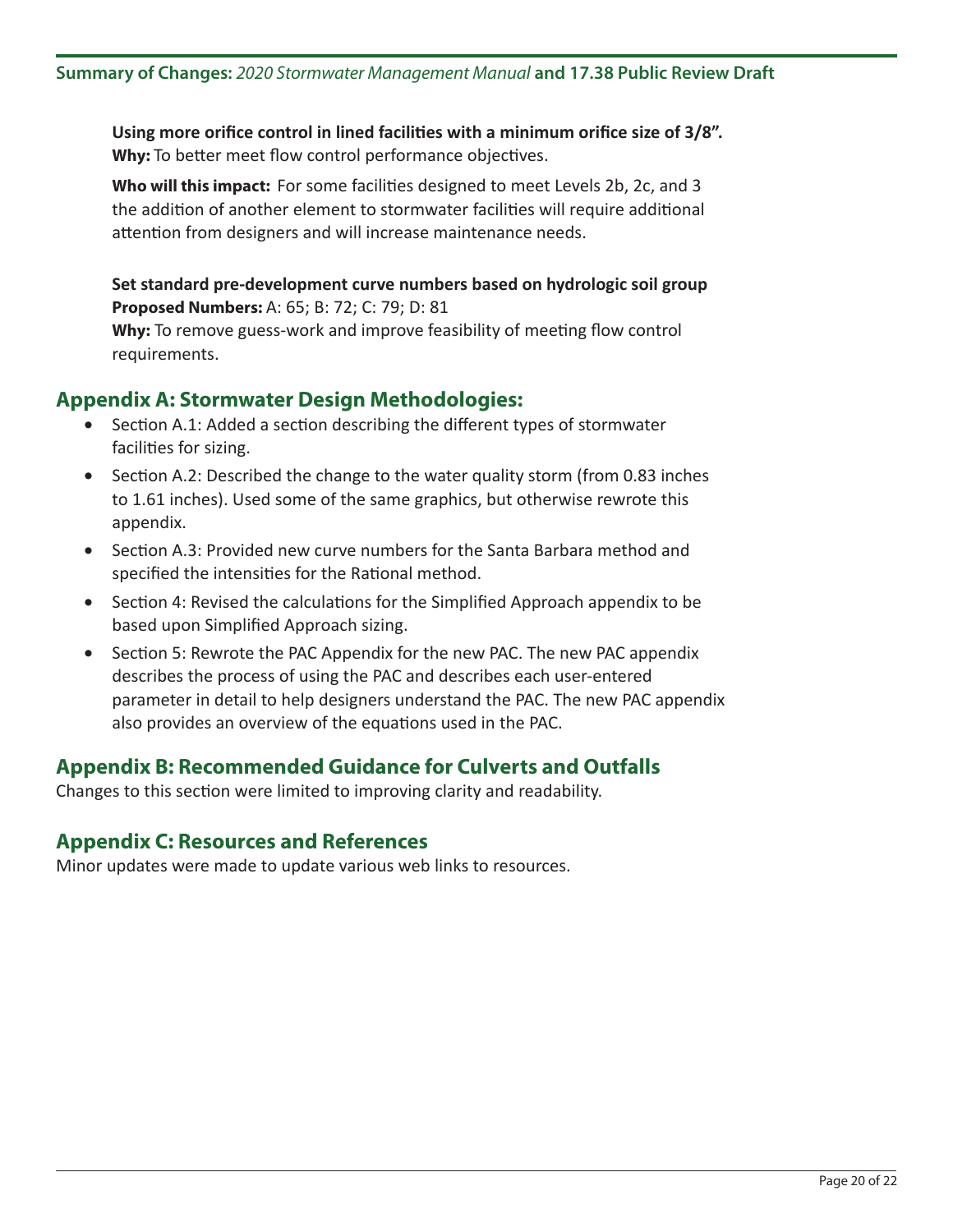# **Title 17.38 Changes**

Environmental Services regularly reviews its Portland City Code (PCC) Chapters and administrative rules to identify changes needed to update language, fix incorrect crossreferences, and improve clarity. Language in PCC Chapter 17.38 was updated to support implementation of the Stormwater Management Manual (SWMM) and Source Control Manual (SCM). Additional details about the changes are listed below.

**What:** Language was updated to apply gender neutral language, and correct errors and omissions.

**Why:** Updates were made to modernize code language, conform to current drafting standards, and renumber to accommodate the new code structure.

**Who will it impact:** No new impacts are anticipated.

**What:** Retrofits were added to section 17.38.040, "Applicability."

**Why:** Retrofits were added for transparency, to reflect triggers in the SWMM and SCM.

**What:** Drainage reserves were added to section 17.38.040, "Applicability."

**Why:** Drainage reserve requirements were added for transparency, to reflect triggers that exist in the SWMM and that Environmental Services already had code authority to implement.

**What:** Parking lot stormwater requirements were removed from section 17.38.041 and moved to section 17.38.040, "Applicability."

**Why:** This change clarifies when stormwater and water quality management is required. It also moves this requirement to the applicability section, where it is more appropriately located, with other applicability provisions.

**What:** Exemptions listed in 17.38.040 B have been removed.

**Why:** Exemption details will remain in administrative rules to better support adaptive management of exemptions in the future.

**What:** Operations and Maintenance (O & M) requirements were moved from section 17.38.040 C to section 17.38.041. In addition, details about what information is required in O & M plans were deleted, and the code as proposed references applicable administrative rules.

**Why:** The change was made to make the proposed new section heading for section 17.38.041 more prominent and easier to find. Details about the information required in O & M plans remain referenced in administrative rules to avoid duplication and support adaptive management of such details.